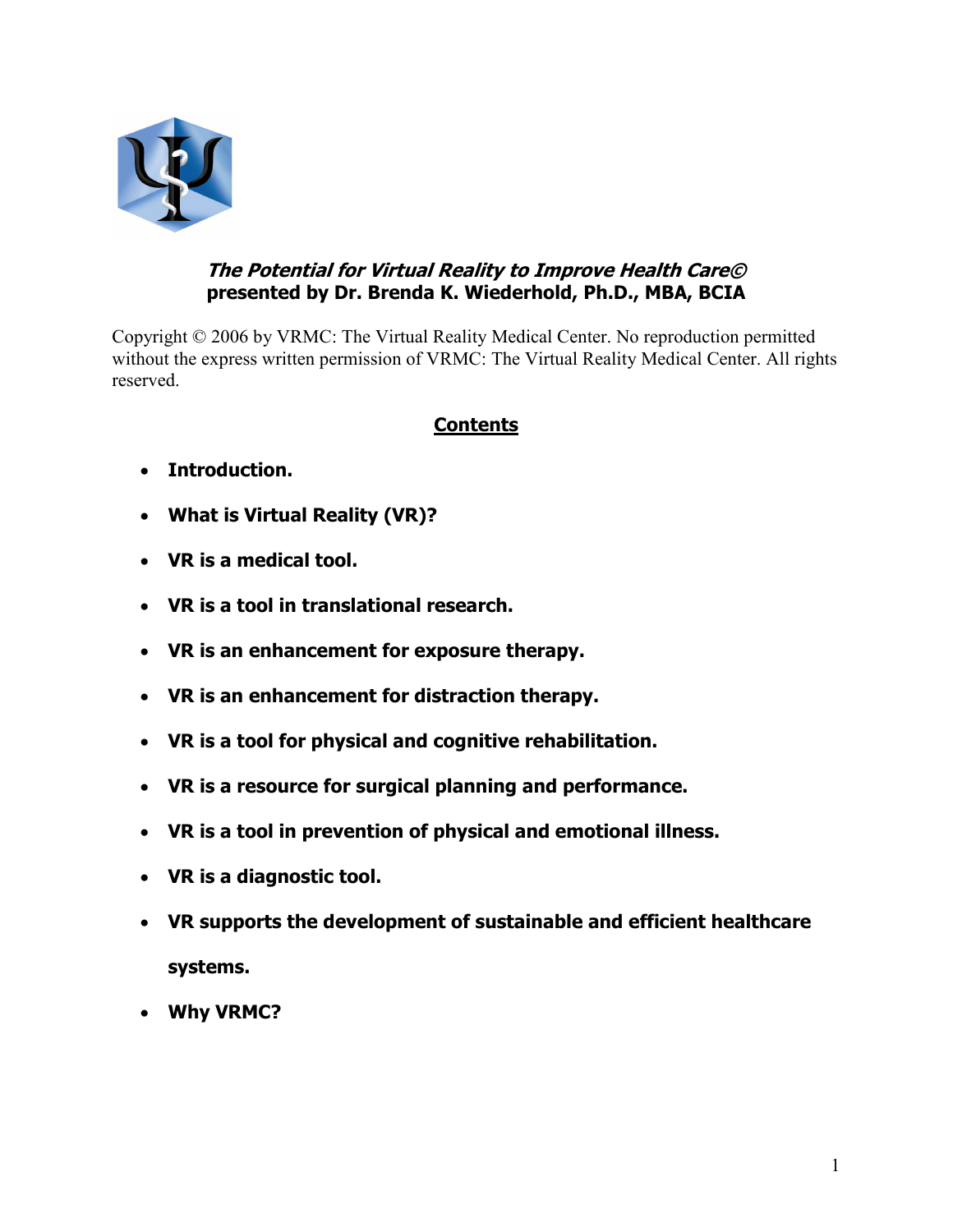# The Potential for Virtual Reality to Improve Health Care

…Improving the health of European citizens and increasing the competitiveness of European health-related industries and businesses, while addressing global health issues including emerging epidemics. Emphasis will be put on translational research (translation of basic discoveries into clinical applications), the development and validation of new therapies, methods for health promotion and disease prevention, diagnostic tools and technologies, as well as sustainable and efficient health care systems.

From the  $7<sup>th</sup>$  Framework

Virtual Reality (VR) has the potential to support and integrate the guiding themes of the European Commission's  $7<sup>th</sup>$  Framework while improving health and increasing the competitiveness of European technology in the international economy.

#### Introduction:

Dr. Brenda K. Wiederhold, President of the Virtual Reality Medical Institute (VRMI), with offices in Brussels, Belgium, and Executive Director of the Virtual Reality Medical Center, with offices in San Diego, Palo Alto, and Los Angeles, California; is world renowned for her leadership in the field of VR. Working with European experts in the field, Dr. Wiederhold brings evidence to the European Commission on the integral role Virtual Reality (VR) must play to improve the health of European citizens and increase the competitiveness of European healthrelated industries and businesses.

Dr. Wiederhold is a licensed clinical psychologist in California and Switzerland, and has a doctorate in Clinical Health Psychology as well as national certification in both biofeedback and neurofeedback. She is a Clinical Instructor in the Department of Psychiatry at the University of California, San Diego and is president of VRHealth, a woman-owned healthcare company. In addition, she serves on the editorial board for several renowned publications, including CyberPsychology & Behavior Journal, the International Journal of Virtual Reality, and Emerging Communication, a book series by IOS Press. She also serves on the advisory board for the International Child Art Foundation, and the advisory committee for the California Science Center's exhibit on scientific and cultural aspects of fear.

Dr. Wiederhold serves as Chief Executive Officer of the Interactive Media Institute (IMI) and the Interactive Media Institute-Europe (IMI-E), non-profit organizations dedicated to furthering the application of advanced technologies for patient care. Under IMI, she began the first VR and behavioral healthcare symposium at the Medicine Meets Virtual Reality (MMVR) conference, growing this into an independent International Conference, CyberTherapy, now in its  $12<sup>th</sup>$  year. CyberTherapy brings together researchers, clinicians and funders to share and discuss the growing field of CyberTherapy. This conference was originally a specialized symposium at the Medicine Meets Virtual Reality Conference featuring presentations that dealt primarily with conceptual matters and future possibilities. The symposium has continued to grow over the years in both size and scientific evidence and is now an independent three-day conference. The 10th annual CyberTherapy Conference, held in June 2005 in Basel Switzerland, highlighted the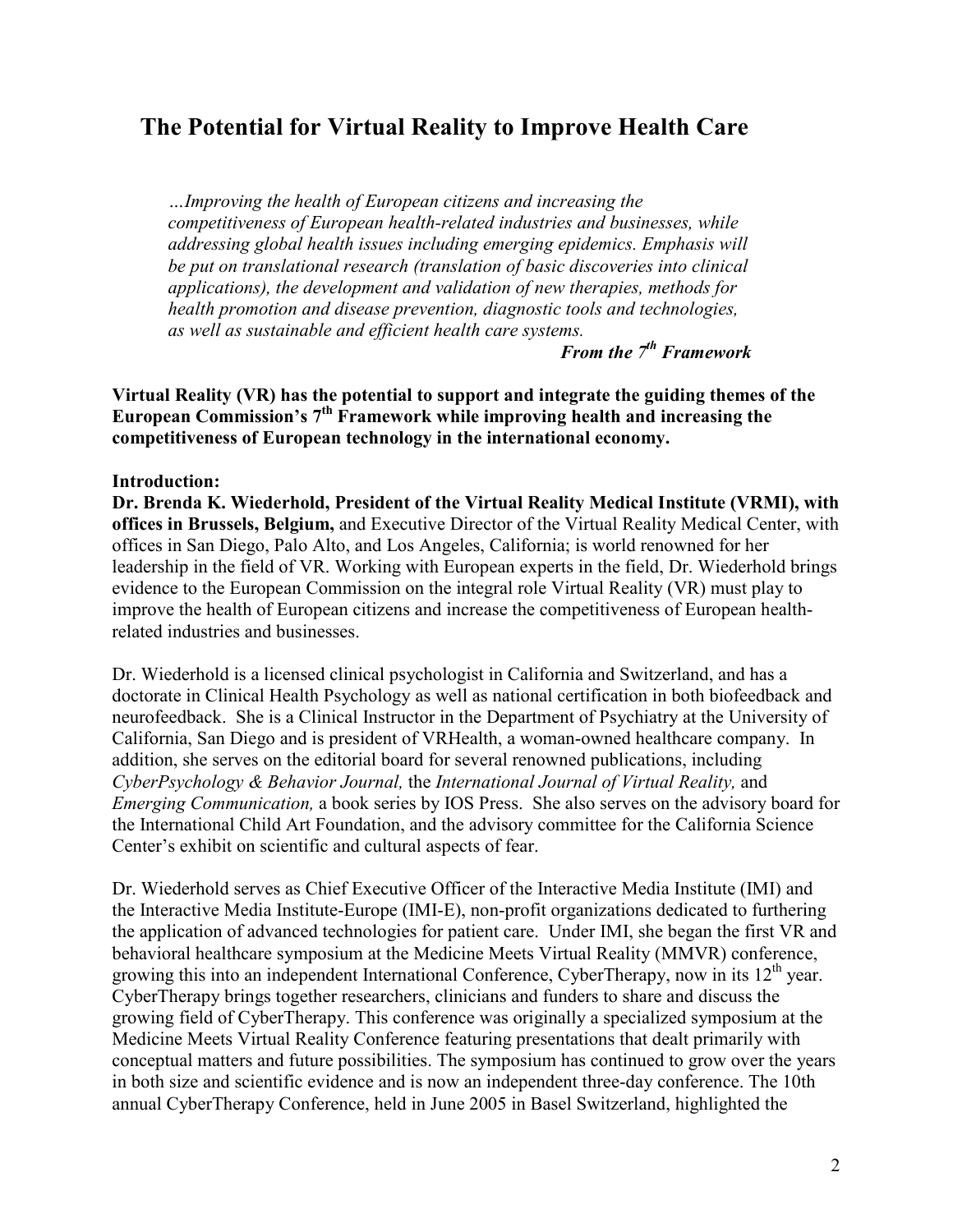largest program ever presented on controlled clinical trials of virtual reality and other cuttingedge technologies in the areas of mental health, rehabilitation, disabilities, training, and education. It involved representatives from 19 countries, reflecting its truly international character. In 2006, the Conference attracted over 200 attendees to Gatineau, Canada.

Dr. Wiederhold is recognized as an international leader in the treatment of anxiety, panic and phobias with virtual reality exposure and cognitive-behavioral therapy, and has completed over 5,000 virtual reality therapy sessions. In 2004 and 2005, Dr. Wiederhold was invited to address the National Institutes of Health in Washington, D.C. as one of the world's leading specialists in the field of VR treatment for medical illness. In addition, she has shared her insights as an invited speaker in Belgium, Canada, China, Croatia, Denmark, France, Germany, Israel, Italy, Korea, Luxembourg, Slovenia, Spain, Sweden and Switzerland on the topic of technology in healthcare.

Dr. Wiederhold currently has funded programs from the National Institute of Drug Abuse, NIH, National Science Foundation, Office of Naval Research, Defense Advanced Research Projects Agency, and Telemedicine and Advanced Technology Research Center in addition to serving as an unpaid consultant on several current research projects in Europe and Korea.

Dr. Wiederhold is currently completing her ninth book and has over 100 publications. Her current project, a collaboration with Dr. Giuseppe Riva of Milan, Italy, and Spanish researchers Rosa Banos and Cristina Botella, on their important work with the application of VR in the treatment of eating disorders and obesity, will help to form the basis for a European network for translational research on healthcare applications of VR technology.

# What is Virtual Reality?

Virtual Reality (VR) is generally defined as a three-dimensional computer-generated world that can be explored interactively through a variety of computer peripheral devices. VR systems are configured to display the computer-generated world, or virtual environment, so that the image changes continuously depending upon the orientation and gaze of the user. In this way, the user may "walk" through a virtual building to explore different rooms, turn his head to "look around" a virtual airplane cabin and out the window, or navigate in a virtual outdoor environment of streets, buildings, fields and people. Because of this level of interactivity, the user begins to feel as though he is a part of the virtual world, actually experiencing it first hand. This is what is referred to as "immersion" or "presence." This makes VR much different from the noninteractive, passive action of watching a movie or video, and is much more immersive than playing a videogame (Wiederhold, 2004).

A VR system usually includes four major elements:

- A computer of at least 500 MHz with an advanced graphics card,
- A software program with the virtual environment,
- A tracking device that tells the computer where the user is looking based on head or body movement, and
- An image display system such as a large high-resolution digital display or a headmounted display (HMD). HMDs project the computer image to the user through an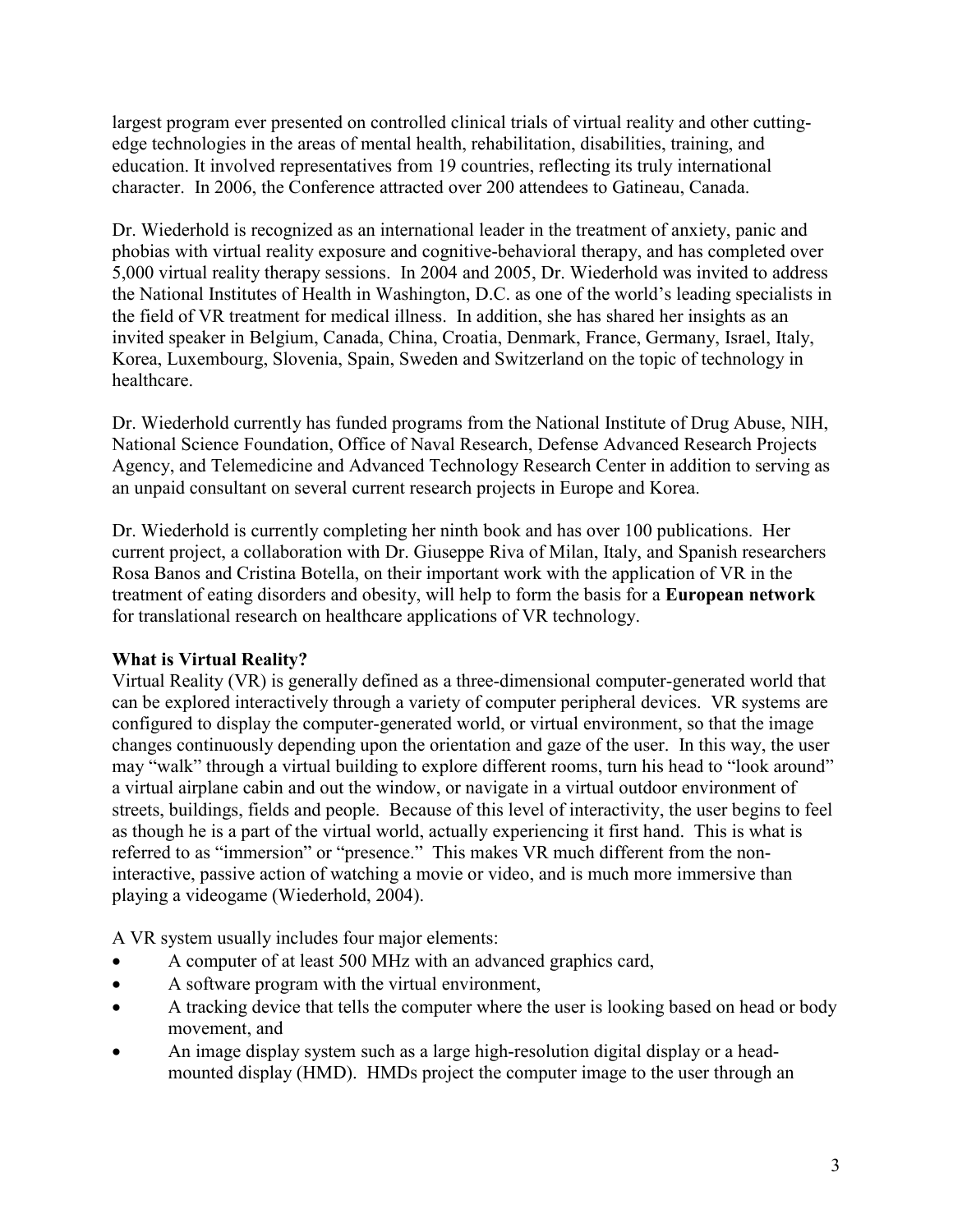optical system which is worn as either a helmet or as a pair of glasses. The displays include small monitors and stereo earphones to provide both visual and auditory stimuli.

VR was initially developed for use by the military and entertainment industries, but has now found applicability in the medical and scientific fields. A wave of VR applications in medicine started in 1993, with VR displays being used to treat mental health disorders. Initially, VR cognitive behavioral therapy (CBT) was successfully employed to treat specific phobias, such as fear of heights. This application made intuitive sense, and it was a fortunate first choice, since most clinics still have above a 90% success rate today.

#### Virtual Reality is a medical tool.

Virtual reality is quickly finding wide acceptance in the medical community as researchers and clinicians become aware of its potential benefits. In the United States, significant public dollars have been invested in the research and development of VR technologies, especially by the military which views VR as a promising tool for both training and physical and psychosocial rehabilitation. "Recent advances in computer processor speed and graphics make it possible for even desk-top computers to create highly realistic environments," said Dr. Walter J. Greeenleaf at a conference hosted by the U.S. National Institute on Drug Abuse to highlight VR technologies in medicine. "The practical applications are far reaching. Today, using VR, architects design office buildings; NASA controls robots at remote locations, and physicians plan and practice difficult operations. Several pioneer research groups have already demonstrated improved clinical performance using VR imaging, planning and control techniques (Pueschel, 2004)."

Revolutionary health care applications have been studied for surgical procedures (e.g., remote surgery), medical therapy, preventive medicine, visualization of databases, skill enhancement and rehabilitation, and medical education and training (Vincelli, 1999). VR has also been shown to be highly effective as a psychotherapeutic tool. It is often used to distract patients during painful medical procedures (Sander, 2002. Perry, 1981. Hoffman, 2000a. Hoffman, 2000b. Hoffman, 2001a, Hoffman, 2001b. Hoffman, 2004. Thomas, 2003. Tse, 2003. Regera, 2004) or to provide graded exposure during treatment for a wider range of anxiety disorders Wiederhold & Wiederhold, 2002) including posttraumatic stress disorder (Hodges, 1999). VR can provide a blend of both distraction and experiential therapies that teach patients these techniques within a structured, safe environment.

The rapid advancement of technology combined with decreasing costs has propelled the VR field forward. Cutting edge VR systems have been designed to run on desktop and laptop personal computers, lowering costs to between  $\epsilon$  6,275 and  $\epsilon$  12,550 for a complete system. Real digitized images can now be introduced into virtual worlds, making it possible to replicate actual places, such as classrooms and family living rooms, in VR, increasing the potential to treat more mental health disorders including fear of public speaking, social phobia, and Attentiondeficit/Hyperactive Disorder. By importing photographs of classmates, co-workers or family members into the virtual world, therapists can practice social skills with patients in the safety of a virtual environment before attempting interaction in the real world.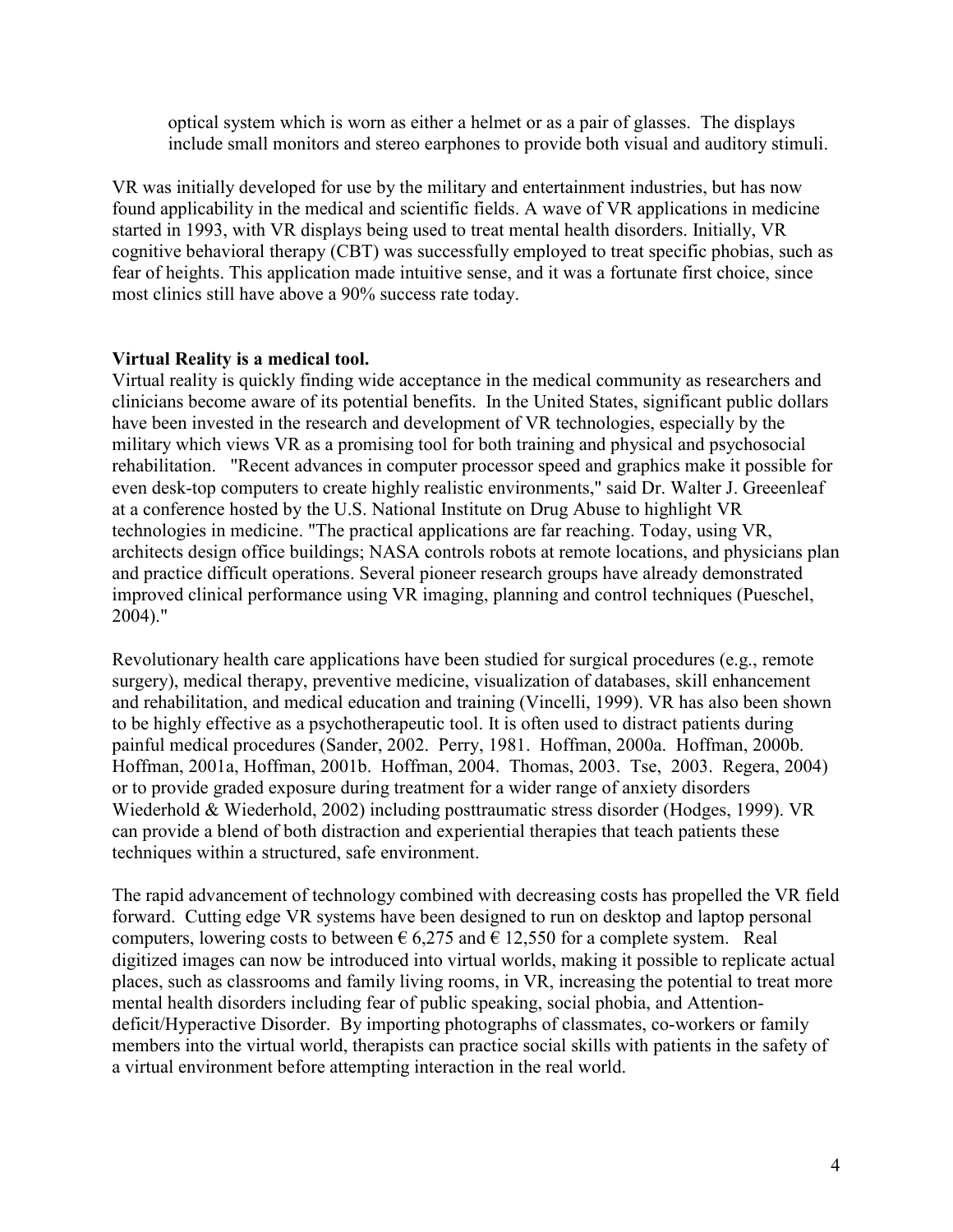A wide field-of-view fiber optic image delivery system has made it possible to give people the illusion of being inside a virtual world while undergoing an fMRI brain scan. Researchers are beginning to combine VR with fMRI brain scans to the study of neural correlates of psychological disorders and to study the impact of therapy on patterns of brain activity. VR is an innovative technology that has a number of valuable healthcare applications worth exploring.

#### VR is a tool in translational research.

VRMC has demonstrated through its research that virtual reality systems provide valuable tools for the scientist to assure that his translational research is reliable, valid and replicable. VR environments allow for the repeated and systematic presentation of material to patients in a manner that is predictable, controllable, and reliable. VR can also simulate many situations that may otherwise be difficult to control for or simulate in real life, such as a fire emergency, resulting in ecologically valid and dynamic assessment and training. While controlling outside disruptions, VR can systematically introduce distractions. VR can be manipulated in ways that the real world cannot.

Patients who are experiencing VR can also be instrumented with non-invasive devices that accurately and objectively measure performance and physiological responses. VRMC has pioneered the use of sensors that record heart rate, heart rate variability (including very low frequency, low frequency, and high frequency spectral analyses), skin conductance, skin temperature, and respiration.. Easy-to-use protocols for placing sensors on individuals who enter virtual worlds have been developed and all sensors are interfaced to PCs so that data can be easily displayed in real time and collected for later analysis. This is done so that a patient's physiological reactions to the treatment can be objectified and compared with that same patient's self-reported subjective responses. Participants are often monitored throughout their VR immersion. Five-minute samples are taken prior to VR immersion, at the beginning of immersion, in the middle of immersion, at the end of immersion, and after immersion in VR is terminated in order to measure psychophysiological changes the patient may experience throughout the VR experience.

## VR enhances exposure therapy.

VRMC researchers have demonstrated over the past decade that using VR to treat patients with psychological problems is one of the most promising practical uses of VR technology. For example, VR exposure therapy is proving valuable for treating clinical anxiety disorders. In exposure therapy, a patient uses relaxation skills to manage reactions towards feared situations. VR technology has allowed clinicians to treat patients more effectively and efficiently without concerns of excessive cost, loss of confidentiality, and limited safety that may arise with realworld exposure.

Prior to VR technology, exposure therapy was dependent upon the patient's ability to imagine a feared stimulus, a barrier to many who lack the necessary visualization skills. VRMC's virtual environments have allowed outreach to a group of individuals who were too overwhelmed with the thought of being "stuck" on a real freeway or on a 30-minute airplane flight to even attempt treatment. The prospect of VR exposure, which can be terminated with the mere removal of a head-mounted device, is far less frightening for many than the real-life alternatives. As they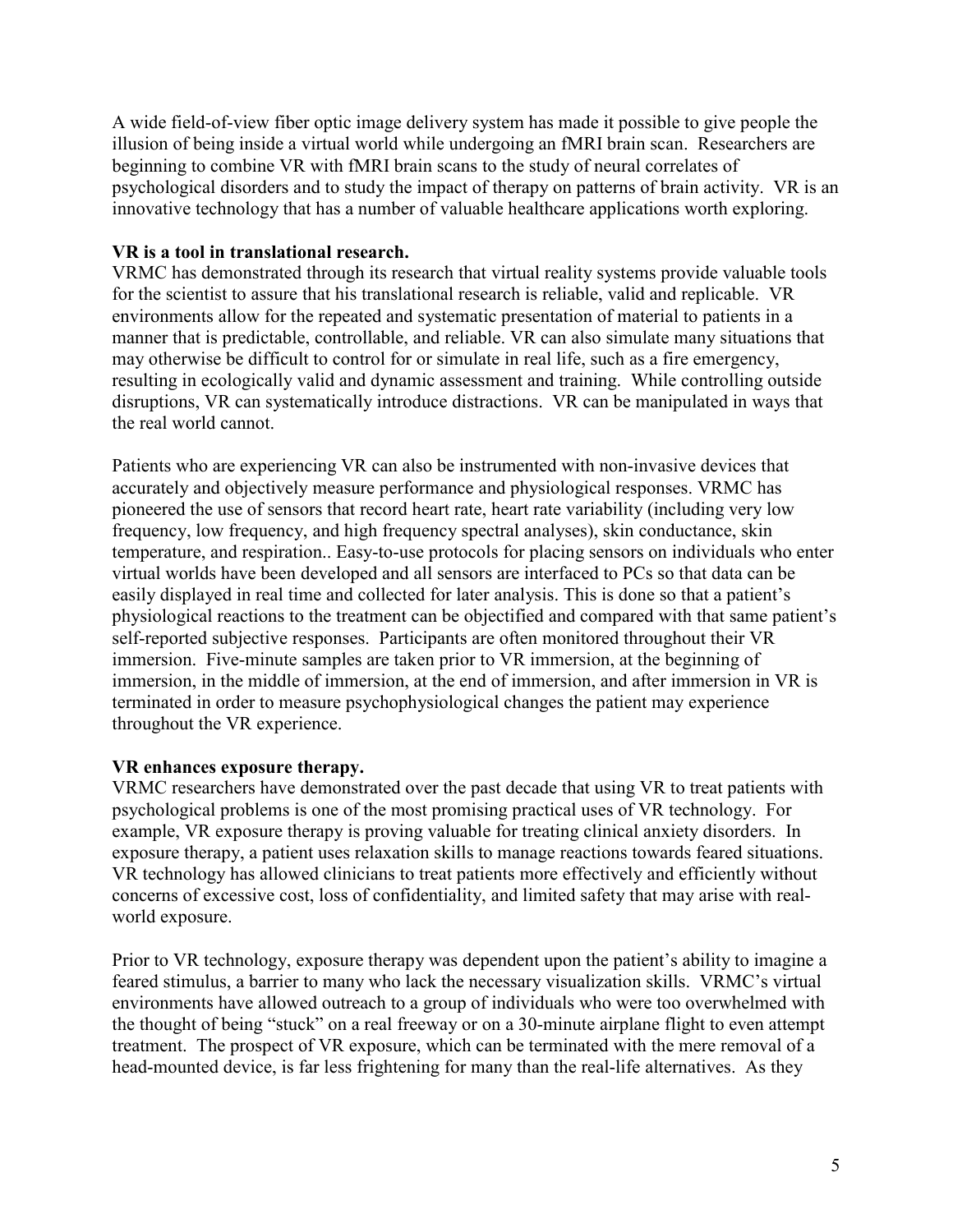exercise control over their own treatment, patients increase their level of self-efficacy, ultimately gaining control over their own lives.

VRMC's first use of virtual reality was with fear of flying patients and progressed to other phobias and PTSD in motor vehicle accident survivors. The need is high considering that 32 per cent of mental health dollars are spent on anxiety treatment while 33 per cent of people with insomnia, chest or abdominal pain actually have an anxiety disorder (Pueschel, 2004). Treatments such as cognitive behavioral therapy (CBT) teach patients to change their thought processes and then their behaviors. Prior to VR, therapists had to actually take their patients on a plane or get them to sit and visualize the experience that caused their anxiety in order to help them. VR made CBT more effective because it was no longer dependent on a patient's imaginary abilities and provided a structured environment, was less time-consuming, less expensive and safer. Our research has shown that VR does not require exact digital replicas of real world environments in order to elicit anxiety in patients. A more cartoonish VR world may force the patient to more actively engage his or her brain in order to "fill in gaps". (This active participation has been found to be necessary for therapeutic efficacy). Physiological monitoring during exposure through virtual reality informs therapists where the reaction starts so that they can help their patients control their anxiety more effectively.

Although traditional cognitive-behavioral treatments for specific phobias are successful for those who seek and complete treatment, the vast majority of phobics never seek treatment. VR allows clinicians to treat a larger proportion of phobics, and there is evidence that phobics find the thought of VR therapy less repugnant than in vivo therapy. Among other disorders, European researchers have shown VR exposure therapy to be effective in treating fear of heights, fear of spiders, fear of flying, claustrophobia, eating disorders, panic disorder and agoraphobia (Vincelli, Riva, and Wiederhold, 2002) and posttraumatic stress disorder (Garcia-Palacios, Hoffman, Carlin, Furness, & Botella-Arbona, 2002).

INTREPID, a VR project funded by the  $6<sup>th</sup>$  Framework in recognition of the great potential of VR in the health arena, began work on the development of an intelligent multi-sensor wearable system for the treatment of phobias and situational anxiety. The system aims to incorporate emotional intelligence - via a biosensors fusion system able to sense the underlying phobic's states - and a virtual environment that, based on the machine's intelligent decisions, will virtually expose patients in situations that help them overcome their phobias. In addition, it plans to communicate with a healthcare professional's site to provide decision support concerning the patient's therapy. The INTREPID project has been limited in scope but may provide a platform on which to expand to wider applications and advanced economic opportunity of the technology.

VRMC has made significant contributions to the application of VR-enhanced exposure therapy in the treatment of Post Traumatic Stress Disorder (PTSD), especially in returning soldiers. By approaching stressors in a controlled environment and discussing their feelings both before and after exposure, the afflicted can begin to work toward a place of increased peace and stability. Before VR technologies, doctors and therapists were forced to find more creative options for use in their sessions. This could mean using photographs or even just memories that the patient had refused to revisit. Now, virtual reality scenarios created using the latest in video game software can literally recreate scenes of battle.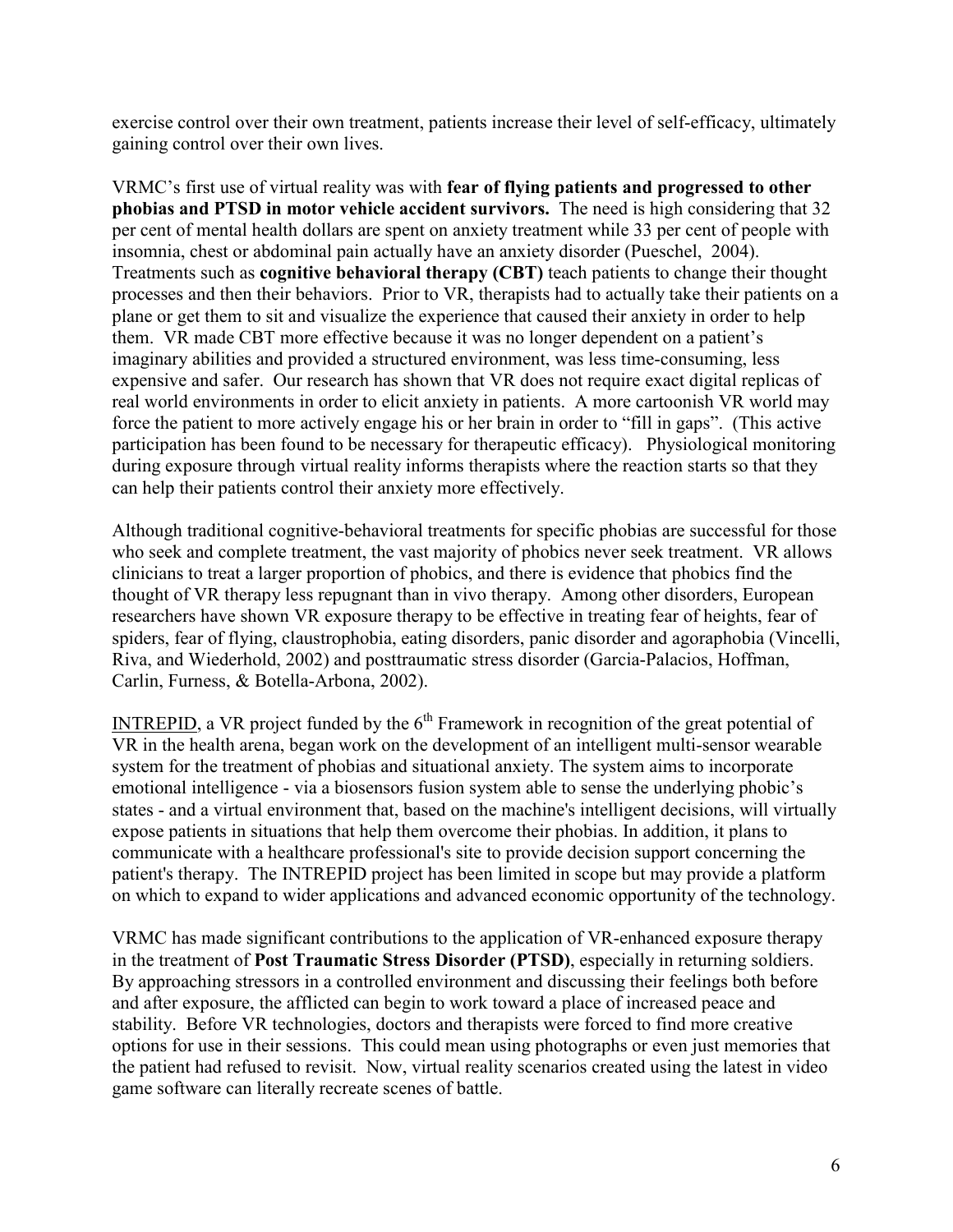In addition to presenting three-dimensional visual worlds through a head-mounted display, augmented VR can introduce a variety of other stimuli to enhance VR immersion including sound, vibration, currents of air, and olfactory stimuli. The government of the United States, through grants to the VRMC from its Office of Naval Research and the Telemedicine and Advanced Technology Research Center (TATRC), has invested significant resources to study the promising protocols involving VR therapy for military troops in both the U.S. and Poland, especially those returning from Afghanistan and Iraq. The governments of Canada, Australia, the United Kingdom, France, Denmark, Poland, Sweden and Rwanda have expressed interest in working with the Virtual Reality Medical Center to adapt PTSD products to their own populations.

VRMC, with the support of its European colleagues, is pioneering research in the United States on the application of VR-enhanced exposure therapy to eating disorders and obesity. Eating disorders are complex, chronic illnesses often resistant to most traditional therapies. The most common eating disorders - anorexia nervosa, bulimia nervosa, and binge eating disorder - are on the rise worldwide. All socioeconomic, ethnic and cultural groups are at risk. More than ninety percent of those with eating disorders are women. Further, the number of American women affected by these illnesses has doubled to at least five million in the past three decades.

It is estimated that six in 10,000 European women suffer from anorexia and 8.5 in 10,000 from bulimia, and this number is rising. Treatment for eating disorders varies widely across Europe. According to the European Medical Association, large urban areas have three times the number of sufferers per population size as people living in rural areas. That number is likely to be grossly underestimated, as in many areas in Europe, the problem is not recognized.

Obesity (defined as a Body Mass Index of  $>$  30) is rising at an alarming rate throughout Europe. It forms a pan-European epidemic that presents a major barrier to the prevention of chronic noncommunicable diseases. At least 135 million EU citizens are affected and perhaps another 70 million in those countries seeking to join the EU. In many countries, significantly more than half the adult population is overweight and up to 30% of adults are clinically obese (International Obesity Task Force, 2002). As of 2000, the number of obese adults worldwide had increased to over 300 million (International Association for the Study of Obesity, 2003). Obesity increases the risk of many serious and fatal medical conditions, including heart disease, high blood pressure, diabetes, and cancer. Among people diagnosed with Type 2 (non-insulin-dependent) diabetes, 46% have a Body Mass Index of greater than 30 (the healthy range is between 18.5 and 24.9). In addition, 41.9% of men and 37.8% of women who are obese also suffer from hypertension. Obese individuals have a 50%-100% increased risk of death from all causes when compared with normal-weight individuals. According to Peter Kopelman of the Royal London School of Medicine, life expectancy of a moderately obese person could be shortened by two to five years.

Over the past five years, virtual reality environments have been successfully used to treat several different types of eating disorders. At least five controlled clinical studies have shown that virtual reality can significantly improve the positive effect of cognitive behavioral therapy in the treatment of obesity, binge-eating disorder, anorexia, bulimia, and body dysmorphic disorder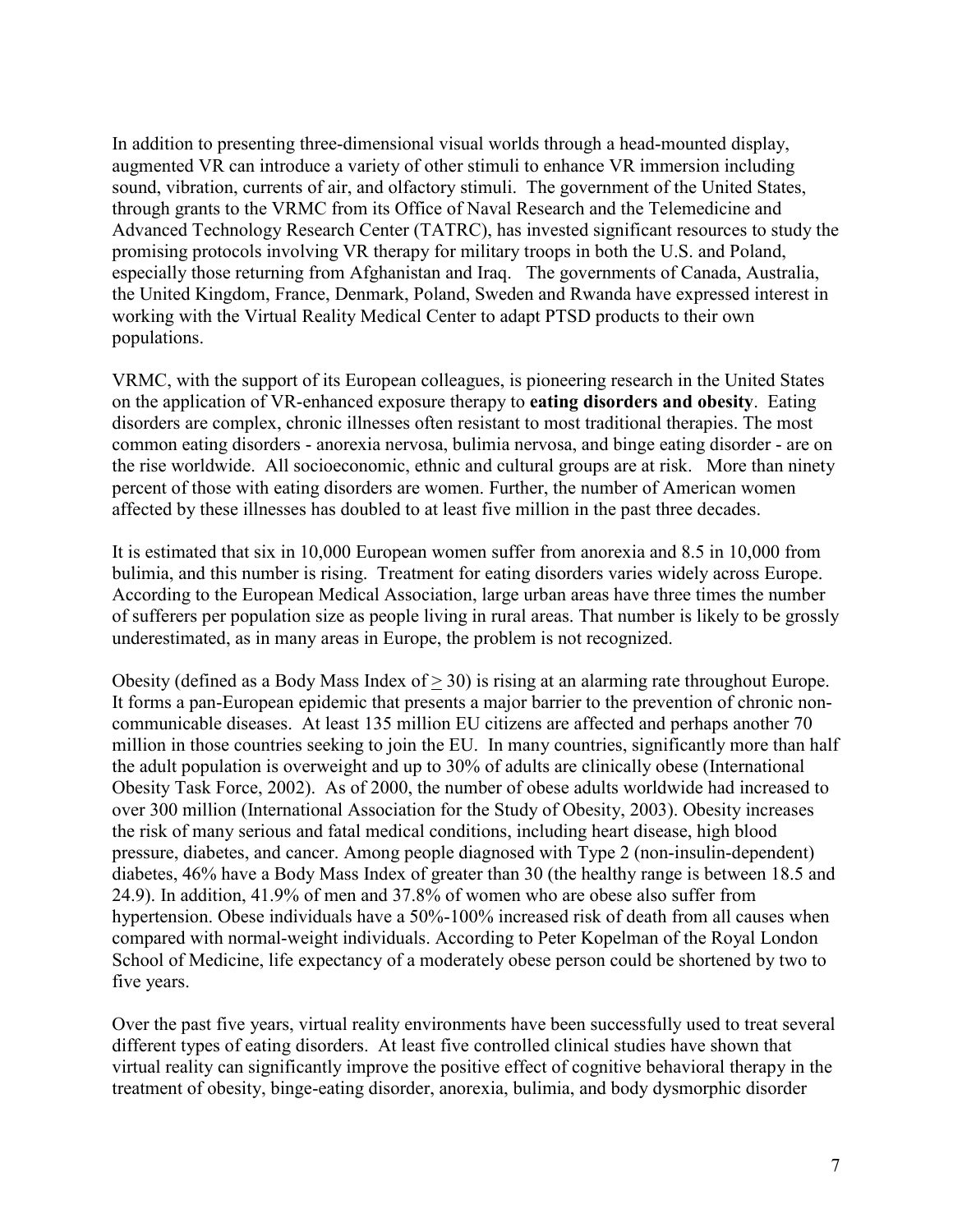(Riva, 2006). Virtual realty therapy has been most successful when used as an adjunct to both in-patient and outpatient treatment programs. The original studies (Health Talk@Mac, 2004) using virtual environments have typically included rooms and scenes where the activities of eating and food preparation help to address patients' feelings or conflicts about nutrition. Other virtual scenes involving body image take advantage of a "virtual scale" and social scenes where patients compare their body and their perceived body image to external cues. The patient's actual body dimensions are scanned using a digital camera and introduced as an avatar into the virtual world. By comparing the perceived image to the body's actual image, the underlying body dysmorphic conflict or mismatch can be presented to the patient in a way that is both beneficial and therapeutic.

Dr. Giuseppe Riva, a research professor of psychology in Milan, Italy has pioneered the use of VR with clients who have distorted ideas about their own body shape. His analysis of published



data suggests that VR can help to address two key features of eating disorders and obesity that are not always adequately addressed by existing approaches: body experience disturbances and self-efficacy. His interventions are based on Integrated Experiential Therapy (IET), a relatively short-term, patient-oriented approach that focuses on individual discovery. Like Cognitive Behavioral Therapy, IET uses a combination of cognitive and behavioral procedures to help the patient identify and change maintaining mechanisms. IET focuses on the negative emotions related to the body and on supporting the empowerment process. Dr Riva conducted a study with 500 participants that found VR can augment obesity therapy by changing a patient's body imagery and by teaching coping behaviors around food (Thacker, 2003).

A recent study by Dr. Riva and his colleagues examined the use of the Integrated Experiential Therapy to treat patients with binge eating disorder and obesity in a controlled clinical trial. The results were very promising, especially VR treatment's effect on relapse rates. Six months after treatment, 77% of the patients who had used VR still had no binging problems, while only 56% of the group who had received traditional cognitive-behavioral therapy and 22% of the group that had received nutritional education still did not binge (Riva, 2006).

The ability to **fight smoking through VR** opens up a whole new world for those seeking treatment. VRMC is building an Internet-based VR world for teen smokers which will reach those that are not comfortable in face-to-face interventions. The Internet also reaches the youth on a personal level through a medium they are comfortable with using. It provides an informal and convenient support system in this fast-paced society. The Internet is relatively low-cost, is operational at any time, and can provide a multitude of health information for young adults.

Drs. Mark and Brenda Wiederhold are experts in the field of VR and have done several studies regarding smoking cues. In a study for nicotine craving, virtual environments contained different smoking cues such as a bar with a pack of cigarettes on the counter, or a party where someone offers a cigarette. Overall, the study determined exposure to virtual cues helped reduce cravings in those who were nicotine dependent. Dr. Brenda Wiederhold was also involved in a study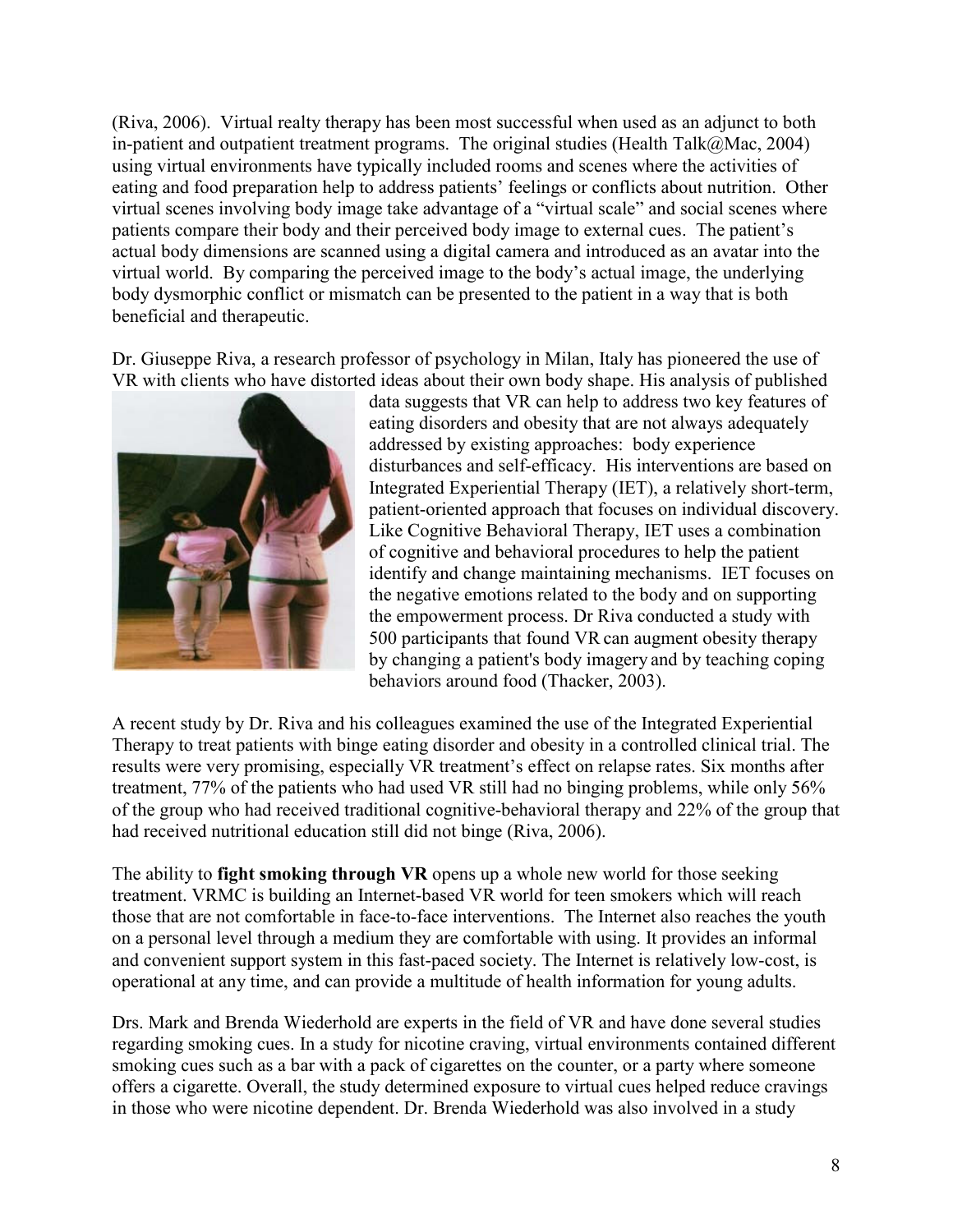conducted in Seoul, Korea using fMRI to study cue-induced smoking cravings in virtual environments. With the help of the fMRI, Dr. Wiederhold was able to see how the brain reacted to the smoking cues, and which areas were most affected. Another study involving the Drs. Wiederhold showed that cue exposure techniques, which try to extinguish this learned association, have been increasingly promoted as a potential treatment for addictive behaviors, including cigarette smoking.

#### VR enhances distraction therapy.

For over a decade, the technique of distraction has been researched and successfully applied in clinical practice in order to reduce pain associated with certain medical procedures. The use of distraction is based on the assumption that there is an important psychological element in the perception of pain, with the amount of attention given to the harmful stimulus affecting the perception of the pain. Distraction techniques are based on the patient's limited capacity for attention, resulting in a reduction in the patient's attention to the stimulus and therefore a reduction in the stimulus itself. It was assumed that the ideal distractor would require an optimum amount of attention involving various senses (visual, auditory and kinesthetic), an active emotional involvement, and participation from the patient to compete with the signals of the harmful stimuli. One of the most important advantages of VR is the flexibility this tool allows clinicians during treatment. For example, the headphones on the head-mounted device (HMD) which project the sound of the virtual environment to the patient serve the added function of blocking out clinical noise that might sidetrack the patient in conventional distraction techniques. The duration of the immersion can be increased or decreased, depending on the clinician's needs and the length of the treatment. VRMC is a leader in the on-going examination of VR as an adjunctive therapy for distraction from acute pain during painful and unpleasant medical and dental procedures.

One way to help cancer patients to cope with chemotherapy-related side effects is through the use of distraction interventions. Some forms of distraction are inexpensive and presumed to be only minimally effective—as in the case of television viewing—and others have empirically demonstrated to be minimally effective—such as listening to music. VR provides distraction and improves interest and absorption by drawing the patient into a three dimensional fantasy world and by allowing the patient to independently move around in and interact with the VR world. In an early study of VR to treat nausea, 80% of 10 cancer patients reported a decrease in the frequency of vomiting and level of nausea. VRMC is working with patients at the Naval Hospital to create immersive environments to further test this hypothesis.

Such results will mean not only decreased suffering among chemotherapy patients, but possibly increased survival rates among the more than one-third of patients currently unable to tolerate full dose-intensity chemotherapy treatment (Associated Press, 2004). This system will be inexpensive both in initial cost (less than 7,000 Euros for a turnkey operation) and in facilitation cost, since the patients can start and operate the systems on their own, rather than requiring a therapist to be present to deliver the intervention.

In preliminary clinical studies, researchers have found that immersive VR distraction can reduce patient's pain ratings during severe burn wound care by 30%–50%. Relative to medications alone, patients receiving adjunctive VR during physical therapy reported large reductions in the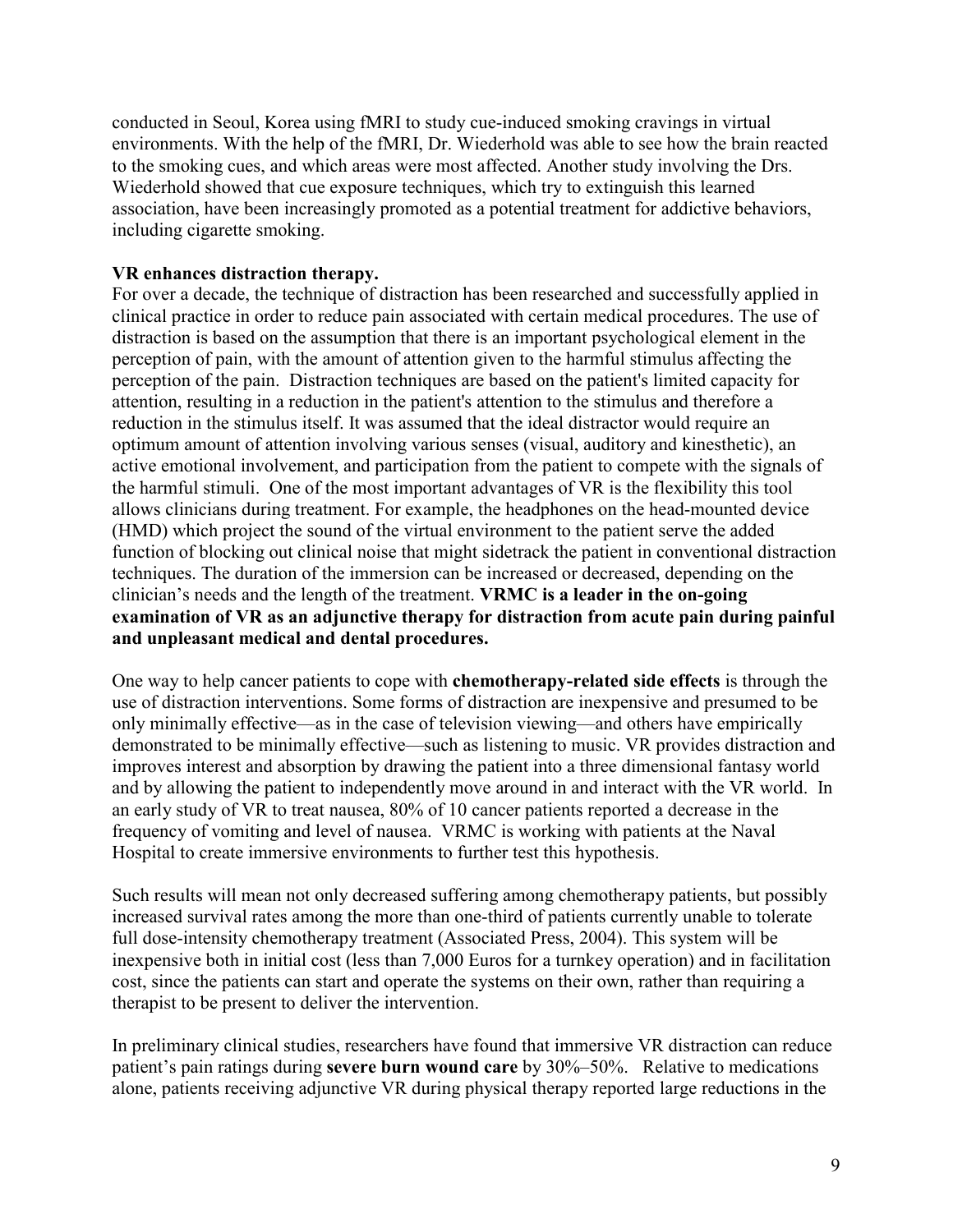amount of time spent thinking about pain, pain intensity (worst pain), and in how unpleasant they found their pain.

A recent study conducted by the VRMC for the National Institute on Drug Abuse (NIDA) tested the efficacy of VR as a distraction intervention for burn patients. Participants in the study were 6 volunteers (2 women, 4 men) recruited from the patient population at Naval Hospital. All 6 participants reported a drop in pain while in the VR environment, and the magnitude of pain reduction from the VR compared to the pain focus condition was large (75.8%) and significant. VRMC is currently conducting an expanded controlled study with 180 patients at 6 sites in 4 countries. Exploratory hypotheses address maintenance of treatment effects across sessions, effectiveness of VR for both chronic and acute pain distraction, and uniform results across cultural boundaries.

In another NIDA research project, VRMC's objective was to test a custom-designed VR environment's effectiveness in distracting from the pain of dental procedures. Results showed that heart rates showed a statistically significant decrease during the VR session. Typically, a decrease in heart rate signifies a reduction in physiological arousal, and thus a state of relative relaxation in the participant. Skin conductance also showed a statistically significant decrease between during VR. A decrease in skin conductance also typically indicates a reduction in physiological arousal and an increase in relaxation in participants. Participants' exhibited similar temporal trends regardless of the order in which they experienced the virtual environments. This same software is now being used with chronic pain patients as well and shows initial positive results.

In addition to reducing pain associated with severe burns and dental procedures, VRMC is planning future immersive virtual worlds that encourage and motivate patients to perform specific therapeutic movements and to make physical therapy and wound care more bearable for patients. Reducing excessive pain also may reduce the stress experienced by the patient's family and health care givers. Opioid doses could one day be reduced for patients who respond well to adjunctive VR analgesia, reducing the opioid side effects.

Other applications of VR in pain management are being discussed among researchers in the United States and Europe. Steven Palter M.D., assistant professor and clinic chief of reproductive medicine in the Department of Obstetrics and Gynecology at Yale School of Medicine, reports that VR headsets are being used by women undergoing in vitro fertilization (IVF) under local anesthetic. His study has shown that women who wore a virtual reality headset during a painful surgical procedure for infertility found the soothing scenes and music greatly reduced their anxiety and discomfort. In tests conducted at Children's Hospital of Oklahoma, while undergoing **lumbar punctures**, adolescent cancer patients who wore VR glasses and watched a video said the VR glasses helped to distract them from the procedures. Subjects rated their pain as being lower when using VR glasses. VR has been considered by many as a distraction therapy for the acute pain of labor and delivery in childbirth. Like many conditions, patients and doctors are searching for ways to reduce the use of drug therapies which may have long term side effects impacting both mother and baby. The same conditions that have made other VR distraction therapies successful have huge potential in palliating the excruciating pain associated with giving birth.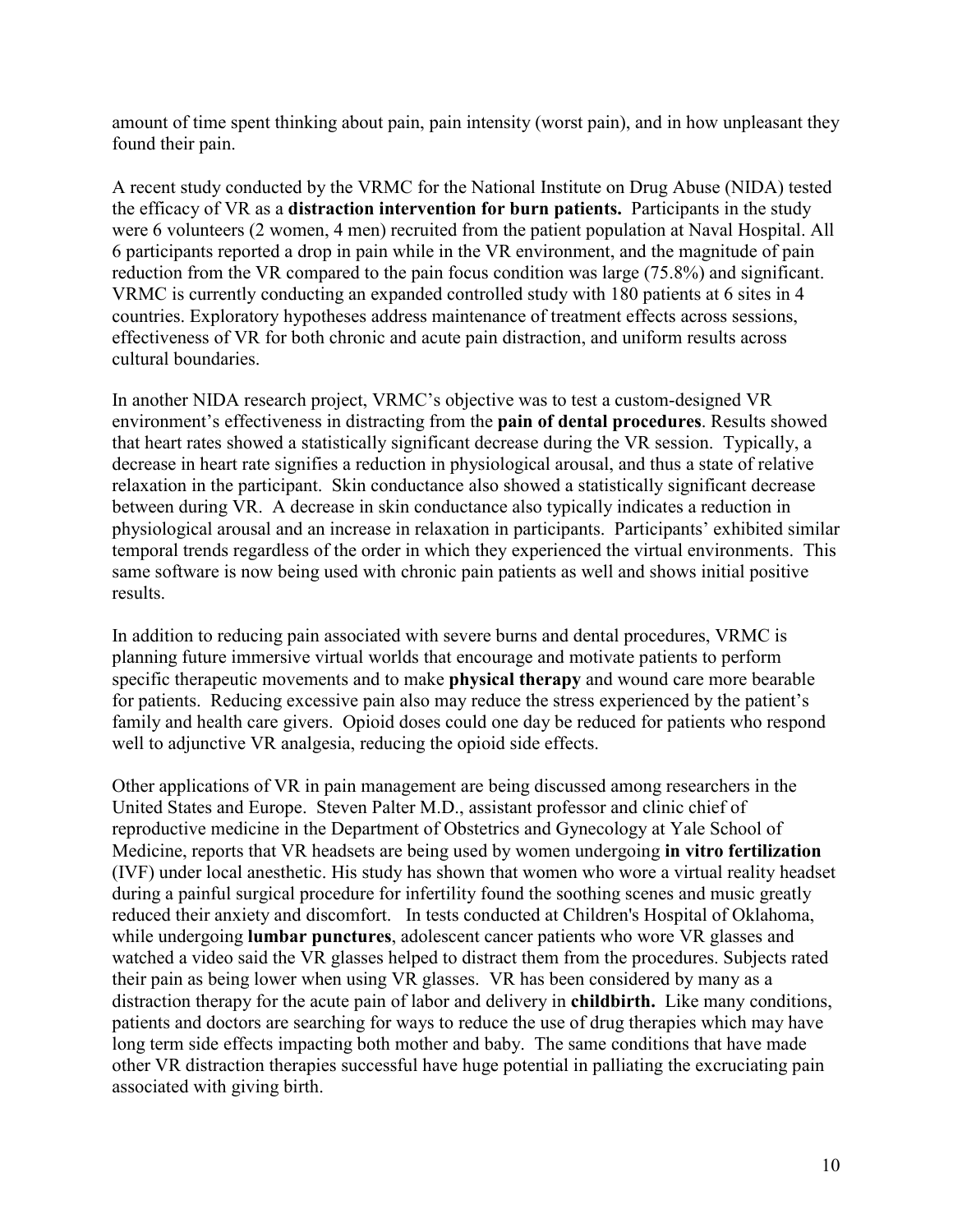#### VR is a tool for physical and cognitive rehabilitation.

One of the newest and most exciting applications of VR is in the field of rehabilitation. In cognitive rehabilitation, VR can be used for vocational training and as a way to train cognitive tasks in brain damaged patients. VRMC's research with VR in the field of motor rehabilitation includes applications for stroke, acquired brain injury, Parkinson's disease, orthopedic rehabilitation, balance training, wheelchair mobility, and training in functional activities of daily living. Research in VR applications for stroke patients in particular have made considerable progress; fMRI studies of VR used in conjunction with traditional physical therapy in stroke patients have resulted in neuroplastic changes in the brain and corresponding improvements in motor functions. Further research has studies the application of VR-enhanced rehabilitation with developmentally delayed and autistic children.

There are many reasons that VR applications are so effective. VR, for one, is an interactive, experiential medium. In the same way that computers are grasped intuitively by children and teenagers, users become directly engaged with the effects of the VR experience. Another reason is that VR is a unique setting where patients can explore and act without feeling threatened. Patients can make mistakes without fear of dangerous, real, or humiliating consequences. VR allows people with intellectual disabilities to explore environments without the distracting or restricting presence of other actors. Unlike human trainers, computers are infinitely patient and consistent. VR can also simulate many situations that may otherwise be difficult to control for or simulate in real life, such as a fire emergency, resulting in ecologically valid and dynamic assessment and training. While controlling outside distractions, VR can systematically introduce distractions; using this in a virtual classroom has allowed researchers to diagnose ADHD in children. VR can be manipulated in ways that the real world cannot. For example, VR can convey rules and abstract concepts without the use of language or symbols for patients with little or no grasp of language.

In motor rehabilitation, there are essentially three major advantages that VR offers over traditional therapy alone. One is that VR allows a safe, controlled environment for repetitive practice, and repetitive practice is crucial in learning motor tasks. The second is immediate, realtime feedback about performance. The third is, because of its interactive nature, VR can increase motivation by making the experience fun. Patients are much more motivated to complete exercises when presented with an engaging virtual reality video game environment than simply gym equipment. In addition, virtual treatments can be individualized to each patient and monitored to test his or her ability to perform certain tasks over time (Burdea, 2003). Progress is documented, and, as patients begin to develop strength and coordination, the tasks can be made increasingly more difficult, creating challenge and continual rehabilitation. Augmenting rehabilitation medicine with VR permits impaired individuals to explore worlds not otherwise available to them, allows accurate assessment and therapy for their disabilities, and helps architects understand their critical needs in public or personal space.

The possibility of VR tele-rehabilitation is another advantage of VR. The delivery of medical rehabilitation services, such as VR rehabilitation therapy, to a patient's own home via the Internet would be beneficial to those who live far from the nearest rehabilitation facility or who have trouble securing transportation to such a facility. VR could be combined in such a way that patients could interact with other patients and see each other's rehabilitation progress from the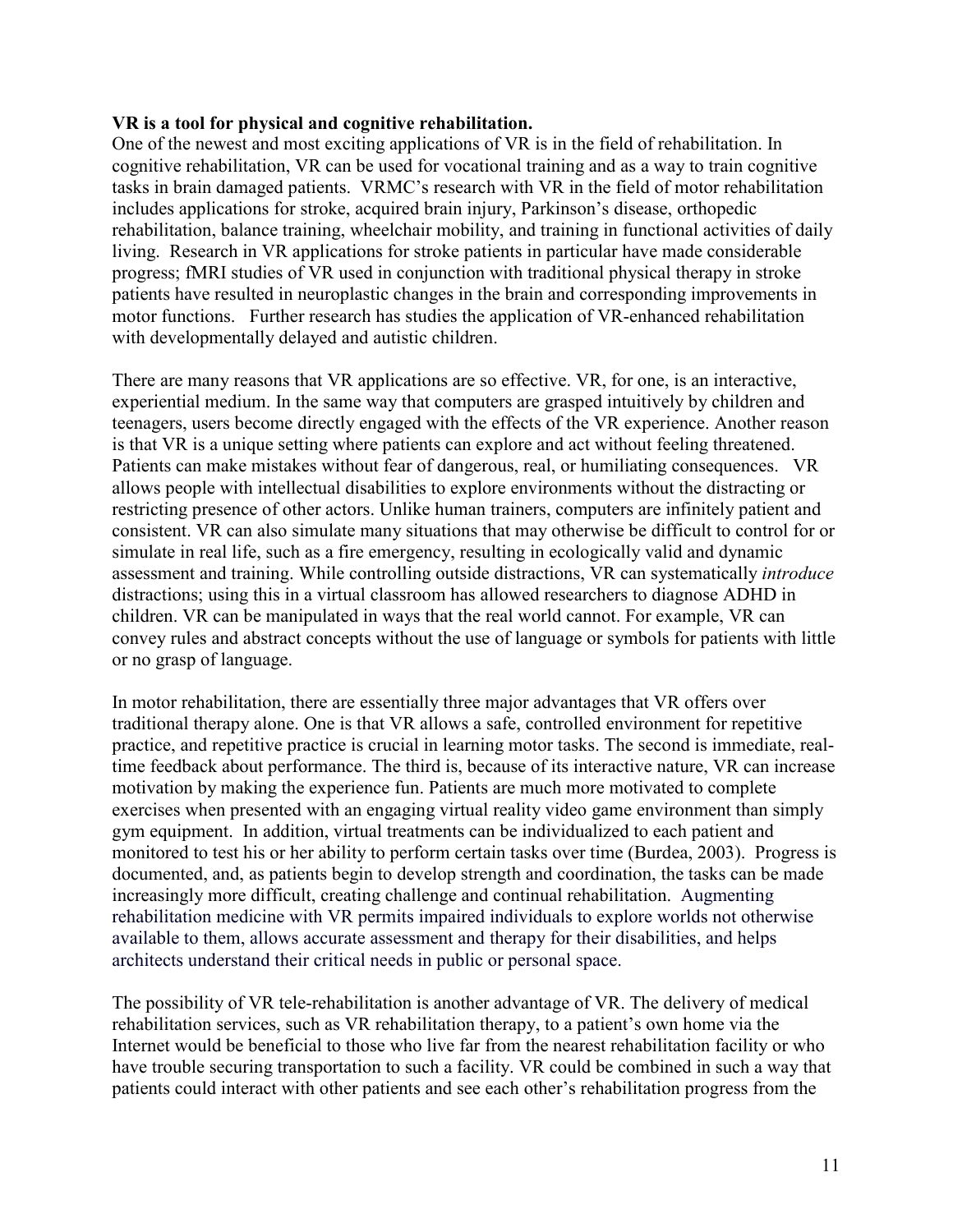comforts of their own home. Such a system would hold many potential advantages; the presence of other people would increase compliance, improve the quality of life, reduce depression, and reduce social isolation.

VR can assist the brain's ability to reorder neural pathways in response to new experiences or needs. Neuroplasticity processes are assisted with VR simulations that enable patients to work through the process of regaining skills in small and achievable segments. VR can break a skill down into discrete tasks – difficult in real life but easy in VR – and simulate repetitive increments more efficiently than live training. VR provides the opportunity to present specific and controlled stimuli to patients, as well as advanced methods for recording responses Studies have shown that what the patients learned in the virtual reality was transferable to real life.

Haptics technology allows for tactile interactions in VR, giving the user the ability to grasp and manipulate virtual objects. The manipulation of virtual objects is accomplished with the use of a "data-glove," a flexible glove with both tracking and movements sensors embedded in the material. Haptics-VR allows researchers to custom-design the virtual environment so that it targets specific motor skills in patients. In a pilot study, patients who had weak lower extremity muscles improved the strength capabilities of some of their ankle muscles when they used a haptics-based ankle rehabilitation system Studies with VR/haptics rehabilitation have shown improvements in the upper extremities as well. For example, one patient suffering from left arm paresis improved fine manual dexterity, grip force, endurance, and motor control of his affected area after playing a 3D game with haptic feedback

VRMC's partner, The Media Convergence Lab (MCL) at the University of Central Florida's Institute for Simulation and Training (UCF / IST) in Orlando, has recently developed hapticsbased rehabilitation utilizing a mixed reality system involving multiple senses and conducted a case study examining the benefits and shortcomings of the technology. It is this equipment that the Virtual Reality Medical Center (VRMC) will utilize to rehabilitate patients with upper extremity injuries. VRMC and MCL/IST have arranged a strategic, signed business agreement such that VRMC will license this technology for medical and clinical use.

## VR is a resource for surgical planning and performance:

For the discipline of surgery, the surgical console is the interface between the real and the information world. From the console, the surgeon can perform open surgery, minimally invasive surgery, remote tele-surgery, surgical pre-planning, surgical procedure rehearsal, intra-operative image guided surgery and surgical simulation. All these actions are possible from the single point of the surgical console.

VR surgical simulation development has been concentrated on Minimally Invasive Surgery (MIS)-partly because the paradigm for MIS already involves a physician looking at a monitor. An MIS simulation involves putting the instruments through openings and displaying a computer generated model overlaid upon visuals of surgical representations. Organs for VR surgery not only look like real organs, and they should act like real organs. Research is underway to even add smell to VR surgical simulations.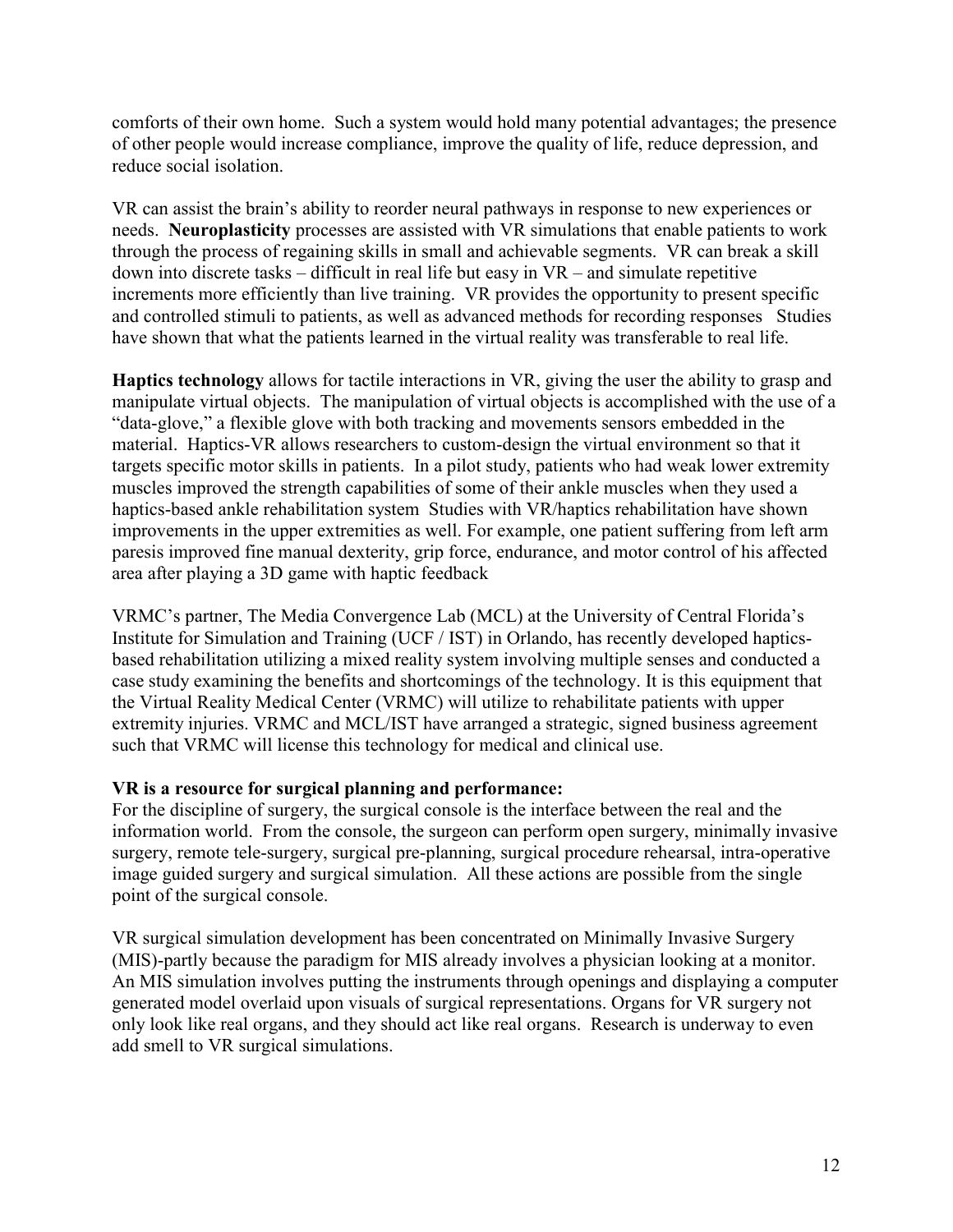A VR surgical planning device takes actual physical data from an individual patient and combines it with computer-generated data. It incorporates real-time interaction with computer graphics that mimic a patient's anatomy. This is then used to make a simulation that will help plan and rehearse a surgical procedure - both for training and advanced planning of an operation.

Data fusion, the fusion of virtual patients onto real patients as a navigational aid in surgery, is the newest frontier of VR application in surgery. Eventually, medical care with multiple professionals will be provided in a shared virtual environment that incorporates shared decision making for an actual surgical intervention or a rehearsal.

## VR is a tool in prevention of physical and emotional illness.

The many manifestations of virtual reality coupled with their ability to objectively monitor medical and psychological conditions support the promotion of effective healthcare and disease prevention. VR has proven its ability to increase access to healthcare by providing methods of intervention to populations who would not or could not take advantage of traditional avenues to care. Quality of care has improved with the objective measurements of success in discrete increments and overall cure rates. Because VR can be delivered through laptop computers and internet platforms, it is available "anytime, anywhere" and can be customized to a wide range of symptoms and stages of disease. It has proven to be a pleasant adjunct to traditional treatments and, as such, motivates and encourages patients to engage in and complete difficult therapies.

Science is constantly learning about the impact that stress has on overall health. Stress is or may be a contributing factor in everything from backaches and insomnia to cancer and chronic fatigue syndrome. One of the best strategies for dealing with stress is learning how to relax. However, relaxing is difficult to achieve in typical real world situations. Stress Inoculation Training (SIT) is a technique to help "inoculate" individuals to future potentially traumatizing stressors. Deployed personnel must often perform in extremely stressful environments, and optimum performance under such conditions requires the management of physiological, psychological and emotional responses to stressful stimuli. During preventive SIT, military personnel "experience" highly stressful situations in a virtual environment while being physiologically monitored. Repeated exposure enables performers to gradually become desensitized to stimuli that may initially elicit such strong physiologic arousal that performance is impeded and psychological trauma is more likely.

VRMC has provided VR-enhanced SIT to more than 11,000 military personnel in order to reduce the incidence of PTSD. The training follows a protocol used at the Naval Hospital and Camp Pendleton 1<sup>st</sup> Marine Division. In this approach, patients use biofeedback to learn how to relax their bodies and cognitively attend more fully in the moment. After this is achieved, troops are placed in the virtual environment (e.g., combat exposure, firefights in Fallujah, convoys, medical treatment tents). First neutral, and then progressively combative scenarios are presented and their physiological and subjective arousal is measured. The outcome is "hardened" troops prepared to handle difficult combat scenarios, even though they have never actually experienced them before.

SIT is being provided by VRMC to Polish troops who are part of the Coalition fighting in Iraq. SIT has been demonstrated to help prevent or reduce rates of PTSD in returning troops. A group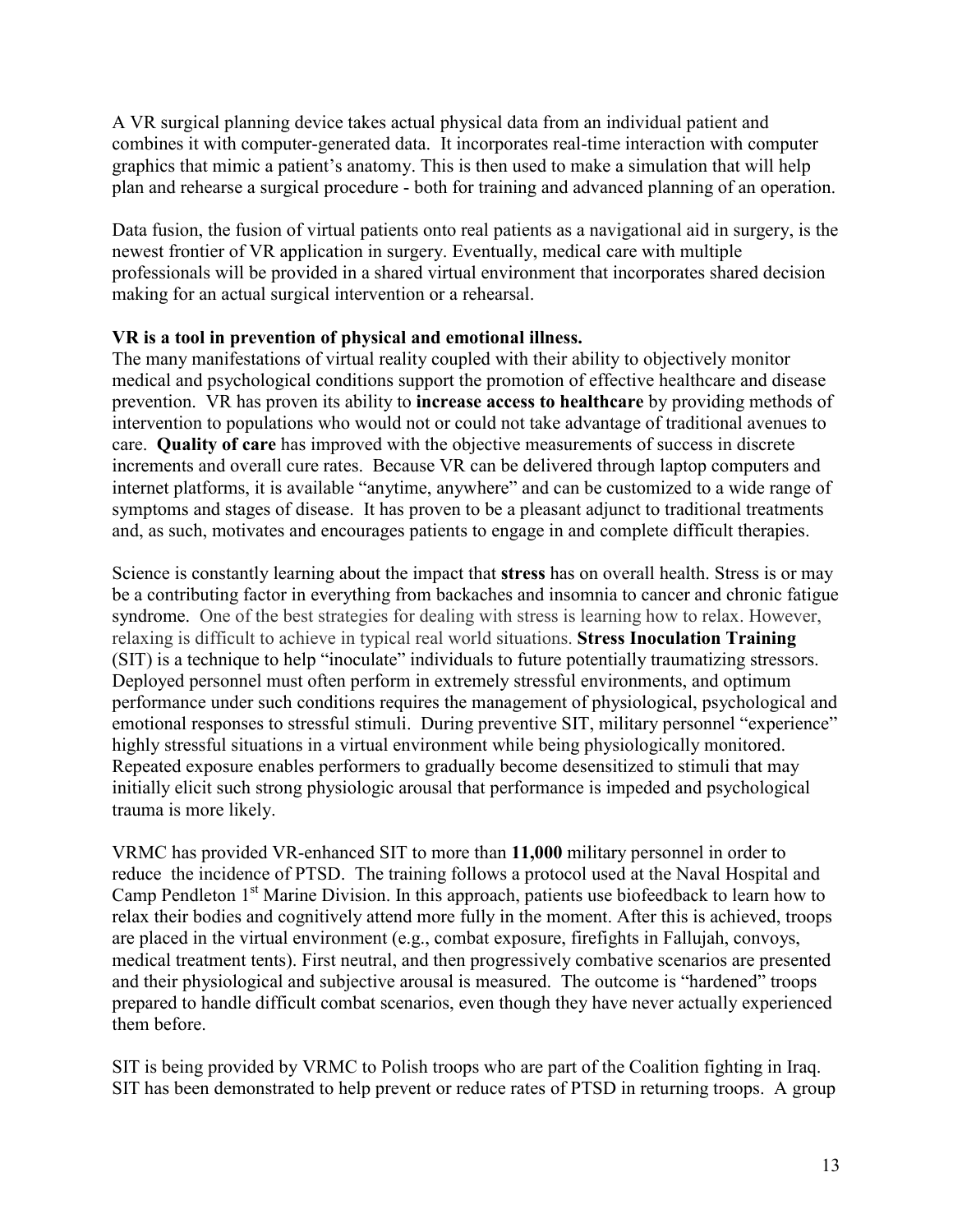of 106 male British soldiers preparing for a 6-month tour of duty in Bosnia received a combination of pre-deployment stress training in combination with psychological debriefing and demonstrated a drastically reduced incidence of PTSD and other psychopathology approximately 10 times less than figures reported from another military samples (Deahl, et al, 2000).

Tobacco is the single largest cause of avoidable death in the European Union accounting for over half a million deaths each year and over a million deaths in Europe as a whole. It is estimated that 25% of all cancer deaths and 15% of all deaths in the Union could be attributed to smoking (Europa, 2006). Recent updates of indirect estimates of global tobacco mortality indicate that in 2000, 5.0 million premature deaths were caused by tobacco. About half (2.6 million) of those deaths were in low-income countries. Males accounted for 3.7 million deaths, or 72 percent of all tobacco deaths. About 60 percent of male and 40 percent of female tobacco deaths were of middle-aged persons (ages 35 to 69).

In high-income countries and former socialist economies, the 1 million middle-aged male tobacco deaths were largely composed of cardiovascular disease (0.45 million) and lung cancer (0.21 million). In contrast, in low-income countries, the leading causes of death among the 1.3 million male tobacco deaths were cardiovascular disease (0.4 million), chronic obstructive pulmonary disease (0.2 million), other respiratory disease (chiefly tuberculosis, 0.2 million), and lung cancer (0.18 million) (Disease Control Priorities Project, 2006).

The prevention of smoking is one of the world's greatest healthcare concerns. The Virtual Reality Medical Center (VRMC) is currently under contract with the National Institute on Drug Abuse (NIDA) to produce an Internet-based VR game aimed at adolescents that will guide smokers through several rooms and scenarios containing smoking cues. Teens will then learn how to face the cues and urges to smoke, and overcome them. In addition VRMC has a business agreement in place to deliver this program to Department of Defense dependents via DefenseWeb's Xtendable Server (a .NET open standards modular application platform and content management system developed specifically to meet the changing requirements of the Department of Defense. Through this VR game, adolescents will be provided with an engaging tool to beat their smoking addiction and prevent a lifelong habit with significant health consequences.

VRMC been commissioned to work with "Renasterea Romania" Cultural Foundation to develop and implement a smoking prevention program for high school aged youth in Romania. The project will be piloted in Iasi County where there are over 150,000 pupils in more than 350 schools.

## VR is a diagnostic tool.

The capacity of virtual environment technology to create dynamic, interactive, three-dimensional stimulus environments, within which all behavioral responding can be recorded and measured, offers clinical assessment and intervention options that are not available using traditional methods. Technology for **diagnostic imaging**, compared to the other medical specialties, is large and well developed. Simulated three dimensional reconstruction of organs from radiological cross sections has become an important diagnostic tool by providing clinicians with a more naturalistic view of a patient's anatomy. The latest generation of these systems has the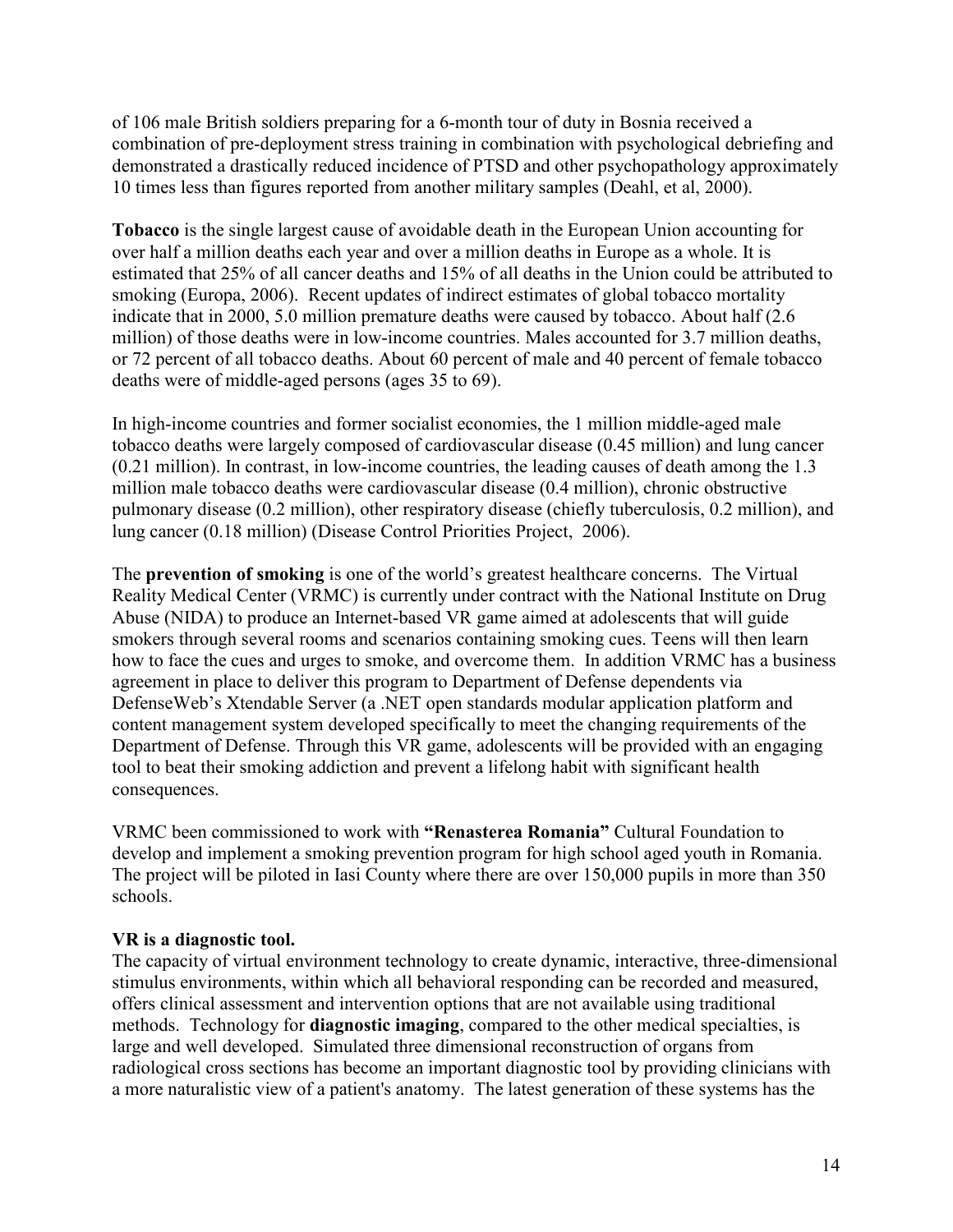capability to collect large amounts of high-resolution data but lacks the sophisticated software to easily navigate through this data. Adding interactive 3D visualization software to the existing hardware base provides value by reducing personnel time and costs and improves clinical efficacy. The imaging modalities that represent computer-aided applications of VR in radiology include CT, MRI, x-ray imaging NM, ultrasound and computed radiography.

Virtual reality has singular application in the field of fMRI. VRMC is testing its customdesigned goggles that can withstand the magnetic environment of the technology and display virtual images and environments as the fMRI records brain response to the stimuli. Data collected will reveal the level of a patient's immersion in the virtual world as well as the specific part of the brain triggered by the sensory cues.

VRMC has worked in the field of hyperspectral imaging technology that has been used to detect cancerous and precancerous abnormalities in human tissue in all areas of the human body accessible through endoscopy. The 3-dimensional optical imaging system employs high spectral resolution and narrow bandwidths to create highly detailed imaged that distinguish cancerous tissue from healthy tissue. A comparison of these tissue segments and cells permits diagnosis and delineation of suspect tissue.

VRMC has pioneered the use of physiological monitoring to collect real time data depicting patients' level of arousal while in virtual reality. Physiological monitoring serves as an objective measure of symptoms for the purpose of disease diagnosis. In addition to the subjective selfreport measures, the VRMC's patients' physiological responses to exposure to virtual environments are monitored with non-invasive sensors that record ECG, EEG, skin conductance, skin temperature, and respiration measures using commercially available systems. All sensors are interfaced to PCs so that data can be easily displayed in real time and collected for later analysis.

Virtual reality may one day be the preferred method of diagnosing and rehabilitating attention deficit hyperactivity disorder (ADHD) among students, according to a researcher from the University of Southern California who is investigating the use of virtual reality therapy in a number of clinical applications. For this ADHD diagnosis, a child sits at a physical desk wearing a head-mounted virtual display. Generally, tests for ADHD involve behavior observation or questionnaires, with no direct control over the stimuli. Because virtual-reality technology is immersive, interactive, and computer-generated, the tester can control the environment completely. The technology also can distinguish between video and audio distractions. The VR world can systematically record reaction to controlled stimuli in an automated environment. Logically and rationally, virtual reality environments will be better at testing and assessing than their random, uncontrolled counterparts.

A vestibular disorder occurs when the vestibular system, which provides us with sensations of our body's motion and orientation in space by responding to the flow of fluid through canals located in our inner ear, is not functioning properly. If this system, for whatever reason, begins sending inconsistent cues that disrupt a person's ability to function under normal circumstances, a vestibular disorder is diagnosed. Patients often experience symptoms similar to panic attacks while driving. To determine whether the problem is a vestibular disorder, patients are immersed in a virtual environment complete with a real car seat, seat belt, gas and brake pedals, and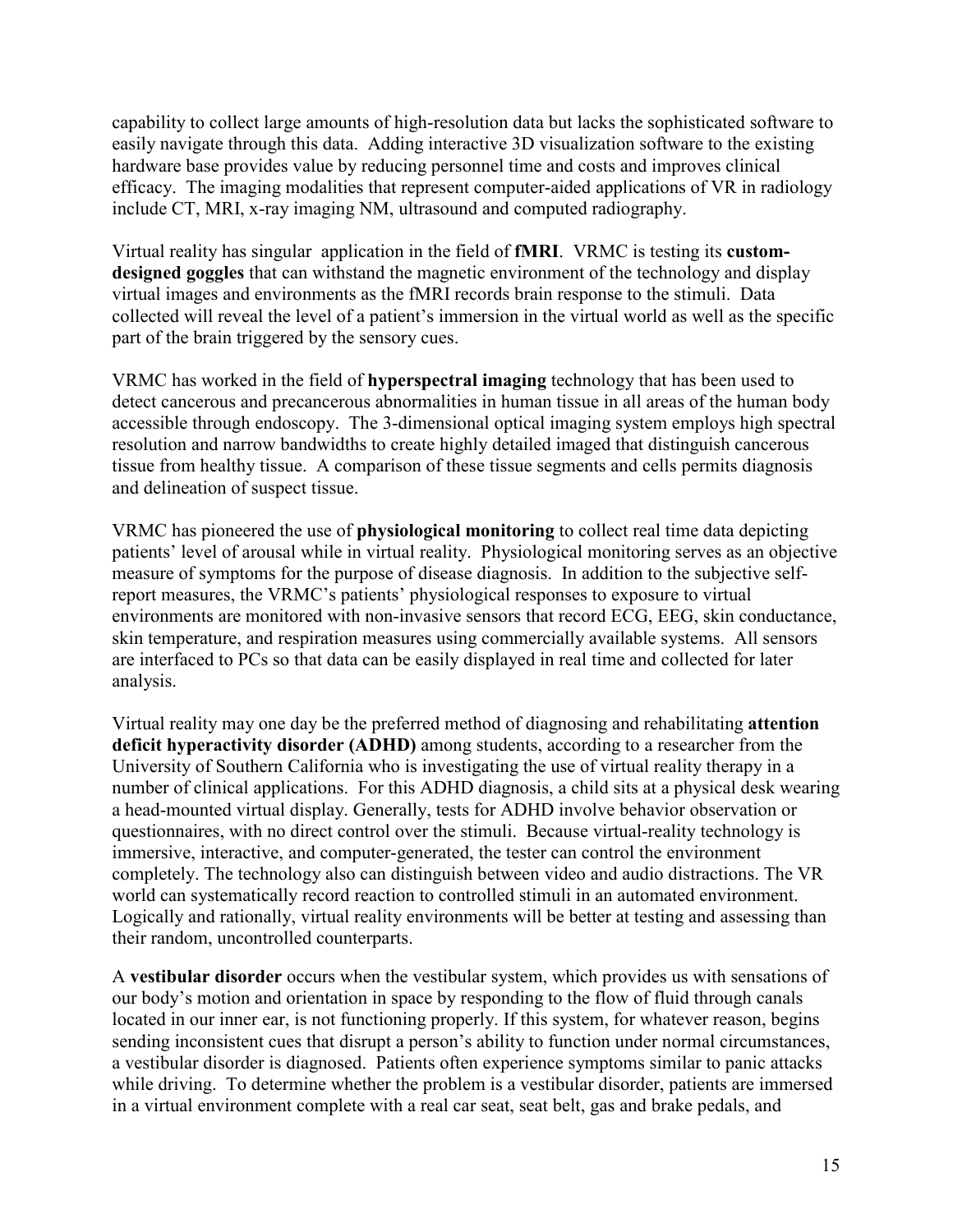steering wheel in front of a large screen. The scene projected in front of them simulates driving down a freeway. Often motion of this type will aggravate a vestibular disorder, allowing it to be diagnosed. Patients who become cybersick (side effects such as dizziness and nausea related to exposure to VR) are referred to an Ear, Nose, and Throat physician to be treated for a vestibular disorder.

"Telemedicine" is broad term and refers generally to the use of information technologies such as satellite transmission, video conferencing or electronic data transfer for healthcare education, consultation, and delivery. Telemedicine overlaps Virtual Reality in the use of 'telepresent' medical experts who have the ability to act and interact remotely from a patient by making use of VR technology. Ideally, this will reduce the cost of medical practice and bring expertise into remote areas. Telemedicine will also include telesurgery- the provision of VR-based systems to enable telepresent surgeons to perform surgery on remote patients.

## VR supports the development of sustainable and efficient healthcare systems.

Sustainable and efficient healthcare systems require well-trained practitioners who have access to cost effective equipment, therapies, and partnerships that promote consistent, state-of-the-art treatment to patients anytime, anywhere. Under the current medical educational model, doctorsin-training learn their craft during training periods known as residencies. This model of learning by doing, or "see one, do one, teach one," has been the standard for more than 100 years and is dependent upon patient flow and the availability of high-quality instructors. It fails to guarantee that a trainee gains experience in all of the vital areas, nor does it provide an objective measure of a doctor's abilities.

VR-based instruction is now being used to train a broad range of individuals—from medical care professionals, such as in anatomy instruction and surgery simulation,, to teenagers in driving. Unlike human trainers, computers are infinitely patient and consistent. VR can also simulate many situations that may otherwise be difficult to control for or simulate in real life, such as a fire emergency, resulting in ecologically valid and dynamic assessment and training.

VR is increasingly being used in medical training and education. Applications focus on the use of three-dimensional inter-active graphics to give the students and clinicians a much better feeling for and understanding of anatomy than can be gained by looking at two-dimensional pictures or by reading text. Computerized three dimensional atlases of human anatomy, physiology, and pathology are about to revolutionize the teaching of these subjects. In the United States, advancements in digital image storage, retrieval, and manipulation, made accessible by the National Library of Medicine's Visible Human project, have produced an online resource from which VR systems continue to be developed and commercialized. Unlike textbook examples, VR simulations allow users to view the anatomy from a wide range of angles and "fly through" organs to examine bodies from the inside. VR would can useful in teaching procedures involved in breast and genitalia exams in which it is difficult to find subjects. VR saves money and improves testing in examinations that assess manual skills.

VR is especially applicable in simulations for surgical training. A visual environment showing anatomic structures is experienced and changes within the field of view in accordance with the actions taken using the virtual instruments (and with changes in the field of view). Such an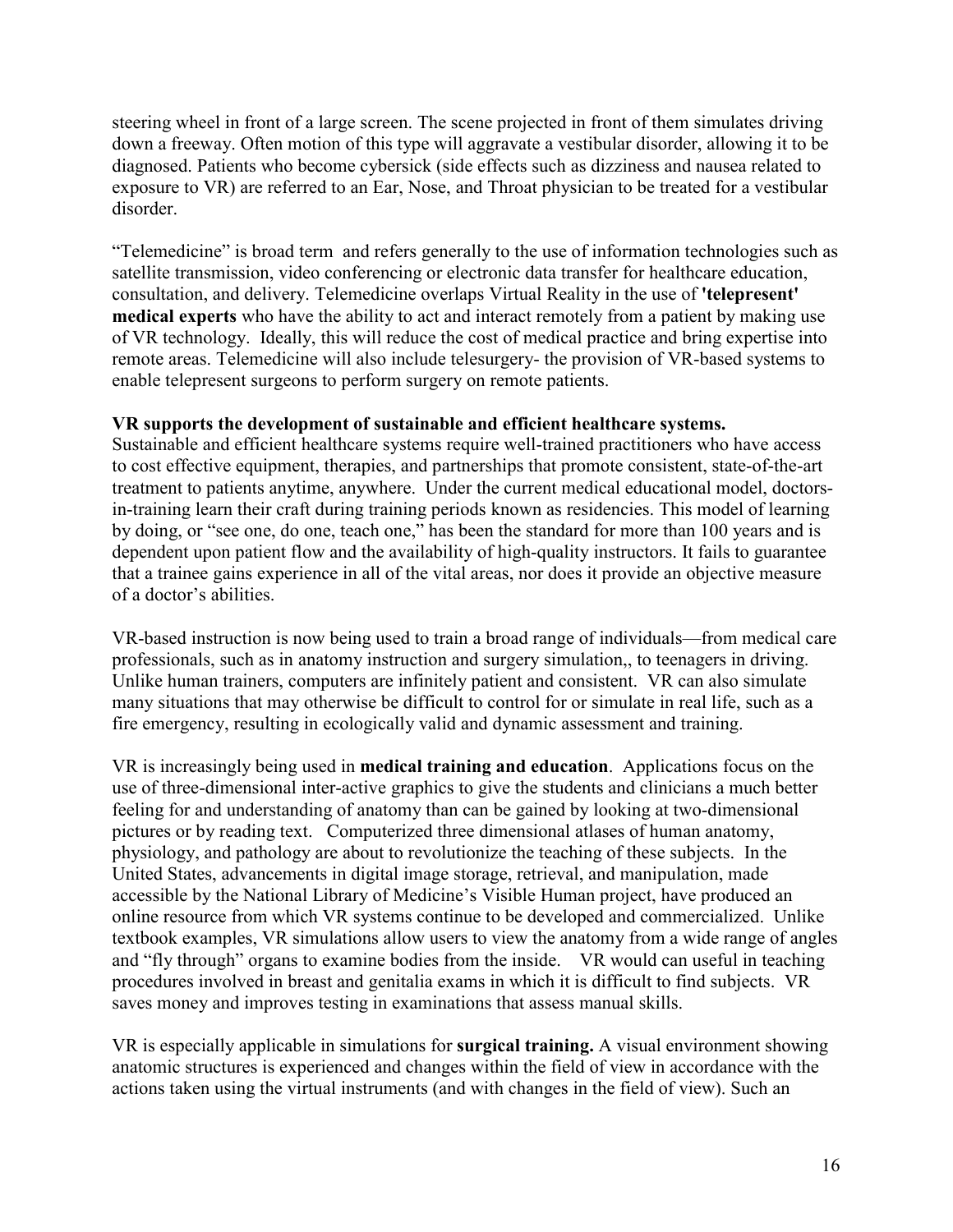approach is useful in learning the basic surgical maneuvers. This environment allows for unlimited practice, limited only by the realism of the virtual surgical field, until the traineesurgeon demonstrates sufficient manual and visuospatial adaptation to warrant treating actual patients.

Virtual reality applications in surgery are mediated through the computer interface and as such are the embodiment of VR as an integral part of the paradigm shift in the field of medicine. VR surgery systems consist of two components, the surgical workstation and remote worksite. At the remote site there is a 3-D camera system and responsive manipulators with sensory input. At the workstation there is a 3-D monitor and dexterous handles with force feedback. The VR surgical simulator might include a stylized recreation of the human abdomen with several essential organs. Using a helmet mounted display and a data glove, a medical student can learn anatomy from a new perspective by 'flying' inside and around the organs, or can practice surgical procedures with a scalpel and clamps.

VR allows surgeons to practice hundreds of procedures prior to patient contact-and the practice carries no risk to live patients. Since doctors with less experience are in general more likely to produce errors, VR simulations could theoretically reduce physician error. VR will also reduce the high costs of training resources such as lab animals and physician's time and increase surgeon proficiency and thereby decrease the number of mal-practice suits. The most profound change is that the simulators can now be used to set criterion which the students must meet before operating upon patients. The expert (or experienced) surgeons perform on the simulator; their score is the benchmark which the student must achieve before being allowed to operate. Students do not train for a given period of time (eg, 10 trials on the simulator, or for 2 days); instead they must train until they reach the same performance (criterion-based or proficiencybased) as the experts. Some take only a few trials, while others take much longer – however no student operates upon a patient until they perform as well as an expert.

Trauma response skills and experience are important in the successful resuscitation and operative care of injured patients. Lack of training opportunities makes it difficult for medical care providers to learn and maintain these trauma care skills. Studies have demonstrated that virtual reality trauma simulators are likely the best long-term answer to this problem.

VRMC is developing trauma training programs with support from the U.S. government's Telemedicine and Advanced Technology Research Center (TATRC) as part of a commitment to support the development of commercially viable products that will ultimately meet the needs of both military and civilian populations. Since 1999, TATRC's medical technology program has supported the research and development of medical products and procedures that apply physiological and medical knowledge, advanced diagnostics, simulations, and effector systems integrated with information and telecommunications to enhance operational and medical decision-making, improve medical training, and deliver medical treatment across all barriers. The program scope is to identify, explore, and demonstrate key technologies and biomedical principles required to overcome technology barriers that are both medically and militarily unique.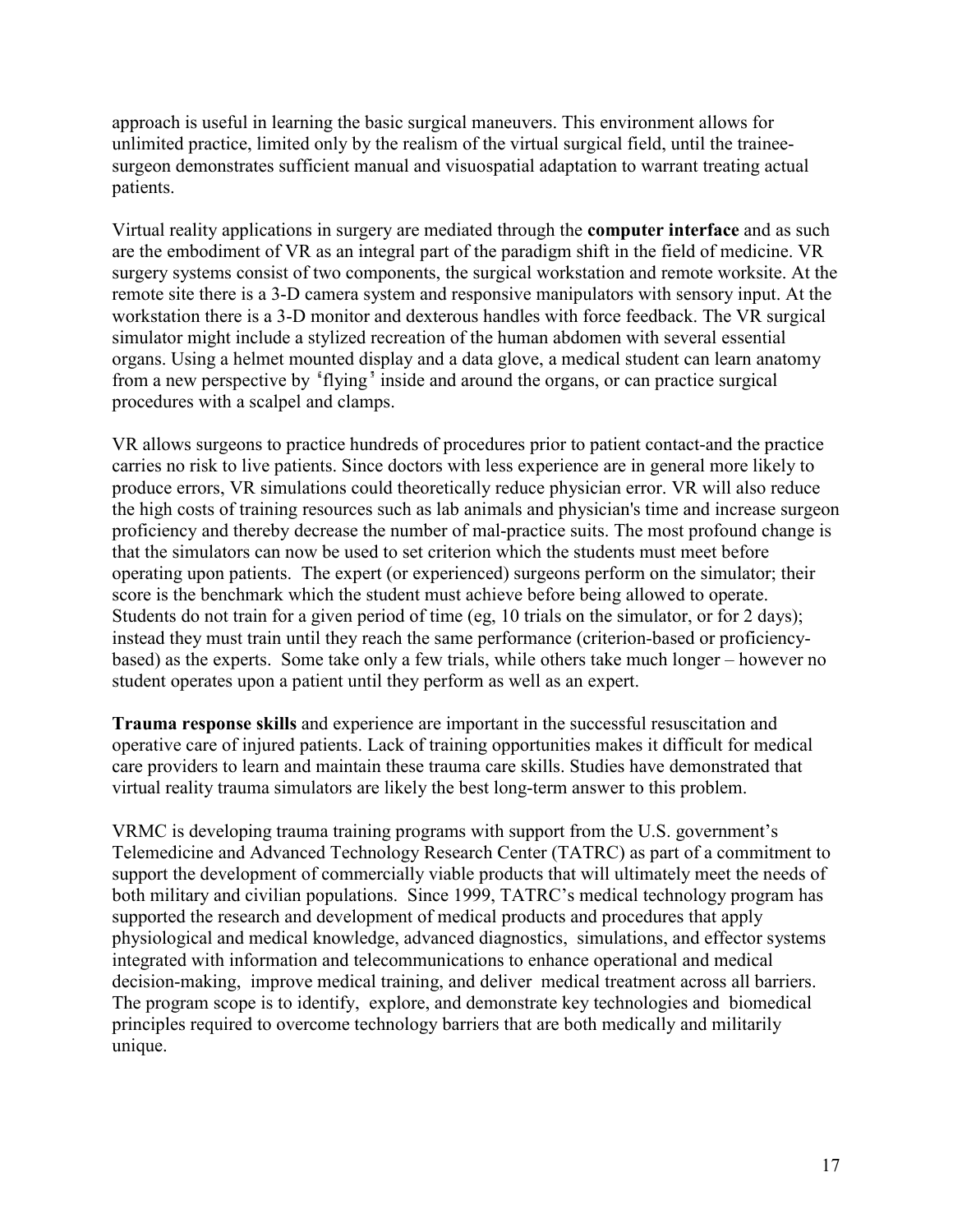The U.S. military is investing millions of dollars on training for soldiers, yet the methods for training combat medics continue to leave a void in their preparation. While static virtual sets and real-world training scenarios are being employed, they are not providing the soldiers with full immersion into combative medical situations. VRMC's Combat Medic, an interactive virtual reality video game (VRVG), has been demonstrated to prepare combat medics to produce better results in real-world testing than those receiving traditional training methods. The purpose of the VR video game is to provide an inexpensive training tool that allows medics to experience situations outside of their everyday training. The game tests the medics' knowledge of medicine, combat training skills and ability to function under the pressure of a battlefield situation. The video game contains virtual scenarios of terrain the medics are not able to experience in realworld training. It allows medics to learn from their mistakes and repeat scenarios until they successfully compete the task. When medics reach an injured soldier, they are given a closer view than in other games. The medic is able to turn the soldier over to examine bullet exit wounds or to tie on a tourniquet. The VRVG is interactive for the medic; for example, the mouse acts as scissors when it is necessary to cut off the soldier's vest to better see the wound, or become hands to tie on a tourniquet.

 The game replicates the stressful environment of warfare and requires medics to perform under dangerous and complicated conditions. Testing financed by the U.S. Defense Advanced Research Projects Agency (DARPA) project for soldiers has shown that training does transfer from a video game to real-world simulation training. Game enhancements are planned to tailor the game to military surgeons, aeromedics, emergency room physicians and other trauma-related environments. Combat Media is an example of the type of video-game adaptation that is being financed and tested by all branches of the United States Military. Games that accurately simulate the real-world environment provide a low cost alternative that better prepares inexperienced soldiers to save their own lives while saving the lives of others.

Communication networks have the potential to transform virtual environments into shared worlds in which individuals, objects and processes interact without regard to their location. In the next five years, such networks are predicted to merge VR and telemedicine applications, allowing us to use VR for distance learning, distributed training and e-therapy. Today military medics are using hand-held computers with entire medical references and which can download the information from a soldier's "electronic dog tag" into the computer right on the battlefield. Now the medic "knows everything, about medicine and the patient". In addition, once the wounded soldier is placed upon the Life Support for Trauma and Transport (LSTAT), which is a portable intensive care unit (ICU), the surgeon back in the Mobile Advanced Support Hospital (MASH) can receive by telemedicine the vital signs, and even change the respirator settings, control the flow of the intra-venous fluids and medications. The LSTAT has been used since 2000 in the conflict in Bosnia and Kosovo. From the time of wounding when the soldier is placed on the LSTAT, to the helicopter evacuation, to the ambulance transfer to the MASH, to the emergency triage, to the operating room and finally in the post-operative ICU, the casualty is continuously monitored and the medical record is automatically recorded. In the Afghanistan and Iraq Wars, the LSTAT was recalled for servicing, however the medics would not send them back because they were so valuable.